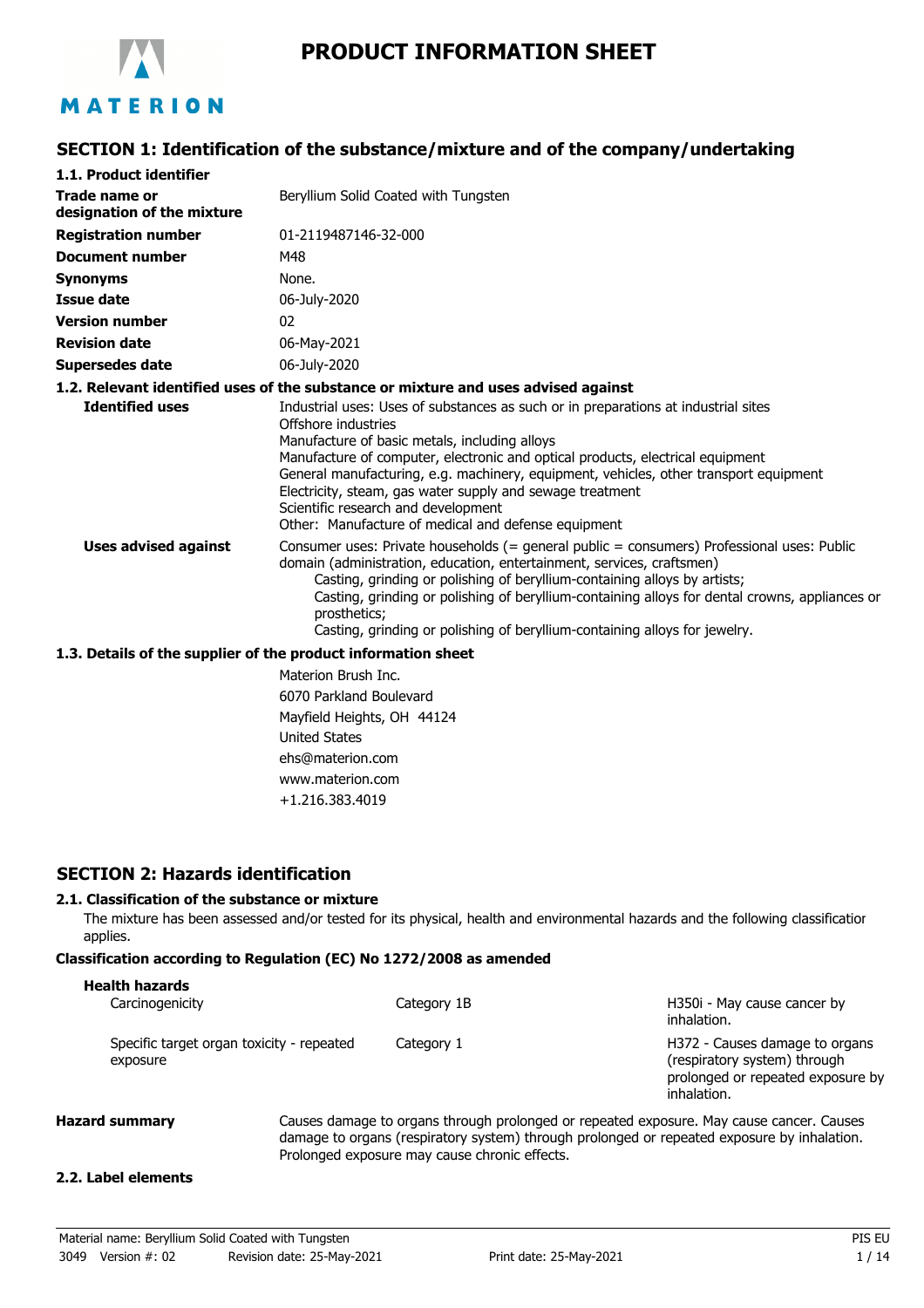#### **Label according to Regulation (EC) No. 1272/2008 as amended**

**Contains:** Beryllium, Tungsten

**Hazard pictograms**



### **Signal word** Danger **Hazard statements** H350i May cause cancer by inhalation. H372 Causes damage to organs (respiratory system) through prolonged or repeated exposure by inhalation. **Precautionary statements Prevention** Minimise dust generation and accumulation.

|                                   | Minimise dust generation and accumulation.                                                          |
|-----------------------------------|-----------------------------------------------------------------------------------------------------|
| P <sub>201</sub>                  | Obtain special instructions before use.                                                             |
| P <sub>202</sub>                  | Do not handle until all safety precautions have been read and understood.                           |
| P <sub>260</sub>                  | Do not breathe dust/fume.                                                                           |
| P <sub>264</sub>                  | Wash thoroughly after handling.                                                                     |
| P <sub>270</sub>                  | Do not eat, drink or smoke when using this product.                                                 |
| P271                              | Use only outdoors or in a well-ventilated area.                                                     |
| P <sub>272</sub>                  | Contaminated work clothing should not be allowed out of the workplace.                              |
| P <sub>280</sub>                  | Wear protective gloves/protective clothing/eye protection/face protection.                          |
| <b>Response</b>                   |                                                                                                     |
| P330                              | Rinse mouth.                                                                                        |
| $P302 + P350$                     | If on skin: Wash with plenty of water.                                                              |
| $P304 + P340$                     | IF INHALED: Remove person to fresh air and keep comfortable for breathing.                          |
| $P308 + P313$                     | If exposed or concerned: Get medical advice/attention.                                              |
| $P342 + P311$                     | If experiencing respiratory symptoms: Call a poison centre/doctor.                                  |
| P320                              | Specific treatment is urgent (see this label).                                                      |
| $P333 + P313$                     | If skin irritation or rash occurs: Get medical advice/attention.                                    |
| $P362 + P364$                     | Take off contaminated clothing and wash it before reuse.                                            |
| <b>Storage</b>                    |                                                                                                     |
| $P403 + P233$                     | Store in a well-ventilated place. Keep container tightly closed.                                    |
| P405                              | Store locked up.                                                                                    |
| <b>Disposal</b>                   |                                                                                                     |
| P501                              | Dispose of contents/container in accordance with local/regional/national/international regulations. |
| Supplemental label<br>information | For further information, please contact the Product Stewardship Department at +1.216.383.4019.      |
| 2.3. Other hazards                | Not a PBT or yPvB substance or mixture.                                                             |

# **SECTION 3: Composition/information on ingredients**

#### **3.2. Mixtures**

| <b>General information</b><br><b>Chemical name</b> | $\frac{0}{0}$            | No.                    | CAS-No. / EC REACH Registration No. Index No.                                            |              | <b>Notes</b> |
|----------------------------------------------------|--------------------------|------------------------|------------------------------------------------------------------------------------------|--------------|--------------|
| <b>Beryllium</b>                                   | $88 - 92$                | 7440-41-7<br>231-150-7 | 01-2119487146-32-0000                                                                    | 004-001-00-7 | #            |
|                                                    |                          |                        | <b>Classification:</b> Skin Sens. 1;H317, STOT SE 3;H335, Carc. 1B;H350i, STOT RE 1;H372 |              |              |
| Tungsten                                           | $8 - 12$                 | 7440-33-7<br>231-143-9 |                                                                                          |              |              |
|                                                    | <b>Classification: -</b> |                        |                                                                                          |              |              |

## **SECTION 4: First aid measures**

**General information**

**Inhalation**

If exposed or concerned: get medical attention/advice. Wash contaminated clothing before reuse. As supplied, there is no immediate medical risk with beryllium products in article form. First aid measures provided are related to particulate containing beryllium.

#### **4.1. Description of first aid measures**

If symptoms develop move victim to fresh air. For breathing difficulties, oxygen may be necessary. Breathing difficulty caused by inhalation of particulate requires immediate removal to fresh air. If breathing has stopped, perform artificial respiration and obtain medical help.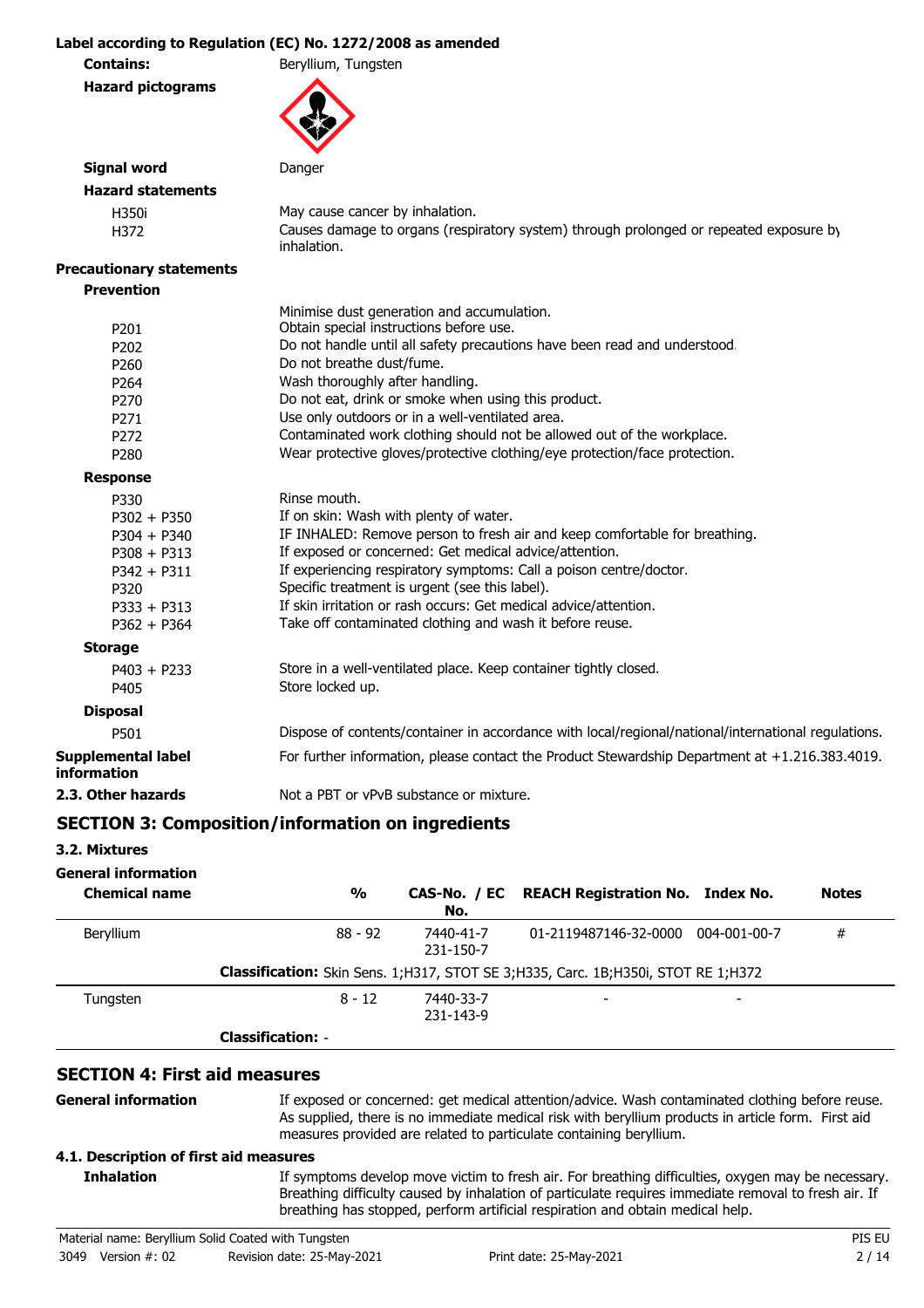| Take off contaminated clothing and wash before reuse. Thoroughly wash skin cuts or wounds to<br>remove all particulate debris from the wound. Seek medical attention for wounds that cannot be<br>thoroughly cleansed. Treat skin cuts and wounds with standard first aid practices such as<br>cleansing, disinfecting and covering to prevent wound infection and contamination before<br>continuing work. Obtain medical help for persistent irritation. Material accidentally implanted or<br>lodged under the skin must be removed.                                                                                                                                                                                                                                                                                                                                                                                                                                                                                                                                                                                                                                                                                                                                                                                                                                                                                                                                                                                                                      |
|--------------------------------------------------------------------------------------------------------------------------------------------------------------------------------------------------------------------------------------------------------------------------------------------------------------------------------------------------------------------------------------------------------------------------------------------------------------------------------------------------------------------------------------------------------------------------------------------------------------------------------------------------------------------------------------------------------------------------------------------------------------------------------------------------------------------------------------------------------------------------------------------------------------------------------------------------------------------------------------------------------------------------------------------------------------------------------------------------------------------------------------------------------------------------------------------------------------------------------------------------------------------------------------------------------------------------------------------------------------------------------------------------------------------------------------------------------------------------------------------------------------------------------------------------------------|
| Immediately flush eyes with plenty of water for at least 15 minutes, lifting lower and upper eyelids<br>occasionally. Get medical attention if symptoms persist.                                                                                                                                                                                                                                                                                                                                                                                                                                                                                                                                                                                                                                                                                                                                                                                                                                                                                                                                                                                                                                                                                                                                                                                                                                                                                                                                                                                             |
| If swallowed, seek medical advice immediately and show this container or label. Induce vomiting<br>immediately as directed by medical personnel. Never give anything by mouth to an unconscious<br>person.                                                                                                                                                                                                                                                                                                                                                                                                                                                                                                                                                                                                                                                                                                                                                                                                                                                                                                                                                                                                                                                                                                                                                                                                                                                                                                                                                   |
| May cause allergic skin reaction. May cause allergic respiratory reaction. Coughing. Prolonged<br>exposure may cause chronic effects.                                                                                                                                                                                                                                                                                                                                                                                                                                                                                                                                                                                                                                                                                                                                                                                                                                                                                                                                                                                                                                                                                                                                                                                                                                                                                                                                                                                                                        |
| Provide general supportive measures and treat symptomatically. Keep victim under observation.<br>Symptoms may be delayed. Treatment of Chronic Beryllium Disease: There is no known treatment<br>which will cure chronic beryllium disease. Prednisone or other corticosteroids are the most specific<br>treatment currently available. They are directed at suppressing the immunological reaction and can<br>be effective in diminishing signs and symptoms of chronic beryllium disease. In cases where<br>steroid therapy has had only partial or minimal effectiveness, other immunosuppressive agents,<br>such as cyclophosphamide, cyclosporine, or methotrexate, have been used. In view of the<br>potential side effects of all the immunosuppressive medications, including steroids such as<br>prednisone, they should be used only under the direct care of a physician. Other treatment, such as<br>oxygen, inhaled steroids or bronchodilators, may be prescribed by some physicians and can be<br>effective in selected cases. In general, treatment is reserved for cases with significant symptoms<br>and/or significant loss of lung function. The decision about when and with what medication to<br>treat is a judgment situation for individual physicians.<br>In their 2014 official statement on the Diagnosis and Management of Beryllium Sensitivity and<br>Chronic Beryllium Disease, the American Thoracic Society states that "it seems prudent for workers<br>with BeS to avoid all future occupational exposure to beryllium." |
|                                                                                                                                                                                                                                                                                                                                                                                                                                                                                                                                                                                                                                                                                                                                                                                                                                                                                                                                                                                                                                                                                                                                                                                                                                                                                                                                                                                                                                                                                                                                                              |

# **SECTION 5: Firefighting measures**

| <b>General fire hazards</b>                                                                | No unusual fire or explosion hazards noted.                                                                                                                                     |  |  |
|--------------------------------------------------------------------------------------------|---------------------------------------------------------------------------------------------------------------------------------------------------------------------------------|--|--|
| 5.1. Extinguishing media                                                                   |                                                                                                                                                                                 |  |  |
| <b>Suitable extinguishing</b><br>media                                                     | Powder. Dry sand. Use extinguishing measures that are appropriate to local circumstances and the<br>surrounding environment. The product is non-combustible.                    |  |  |
| Unsuitable extinguishing<br>media                                                          | Do not use water to extinguish fires around operations involving molten metal due to the potential<br>for steam explosions.                                                     |  |  |
| 5.2. Special hazards arising<br>from the substance or<br>mixture                           | During fire, gases hazardous to health may be formed.                                                                                                                           |  |  |
| 5.3. Advice for firefighters<br><b>Special protective</b><br>equipment for<br>firefighters | Firefighters should wear full protective clothing including self contained breathing apparatus.                                                                                 |  |  |
| <b>Special firefighting</b><br>procedures                                                  | Move containers from fire area if you can do so without risk. Use water spray to cool unopened<br>containers. Water runoff can cause environmental damage.                      |  |  |
| <b>Specific methods</b>                                                                    | Pressure-demand self-contained breathing apparatus must be worn by firefighters or any other<br>persons potentially exposed to the particulate released during or after a fire. |  |  |

## **SECTION 6: Accidental release measures**

## **6.1. Personal precautions, protective equipment and emergency procedures**

| For non-emergency<br>personnel                               | Keep unnecessary personnel away. Keep people away from and upwind of spill/leak. Wear<br>appropriate protective equipment and clothing during clean-up. Ensure adequate ventilation. Local<br>authorities should be advised if significant spillages cannot be contained. For personal protection,<br>see section 8 of the PIS.<br>In solid form this material poses no special clean-up problems. |
|--------------------------------------------------------------|----------------------------------------------------------------------------------------------------------------------------------------------------------------------------------------------------------------------------------------------------------------------------------------------------------------------------------------------------------------------------------------------------|
| For emergency<br>responders                                  | Keep unnecessary personnel away. Use personal protection recommended in Section 8 of the PIS.                                                                                                                                                                                                                                                                                                      |
| 6.2. Environmental<br><b>precautions</b>                     | In the event of a spill or accidental release, notify relevant authorities in accordance with all<br>applicable regulations. Avoid release to the environment. Prevent further leakage or spillage if safe<br>to do so. Avoid discharge into drains, water courses or onto the ground.                                                                                                             |
| 6.3. Methods and material for<br>containment and cleaning up | This product is miscible in water. Clean up in accordance with all applicable regulations. Stop the<br>flow of material, if this is without risk. Following product recovery, flush area with water. Put<br>material in suitable, covered, labeled containers.                                                                                                                                     |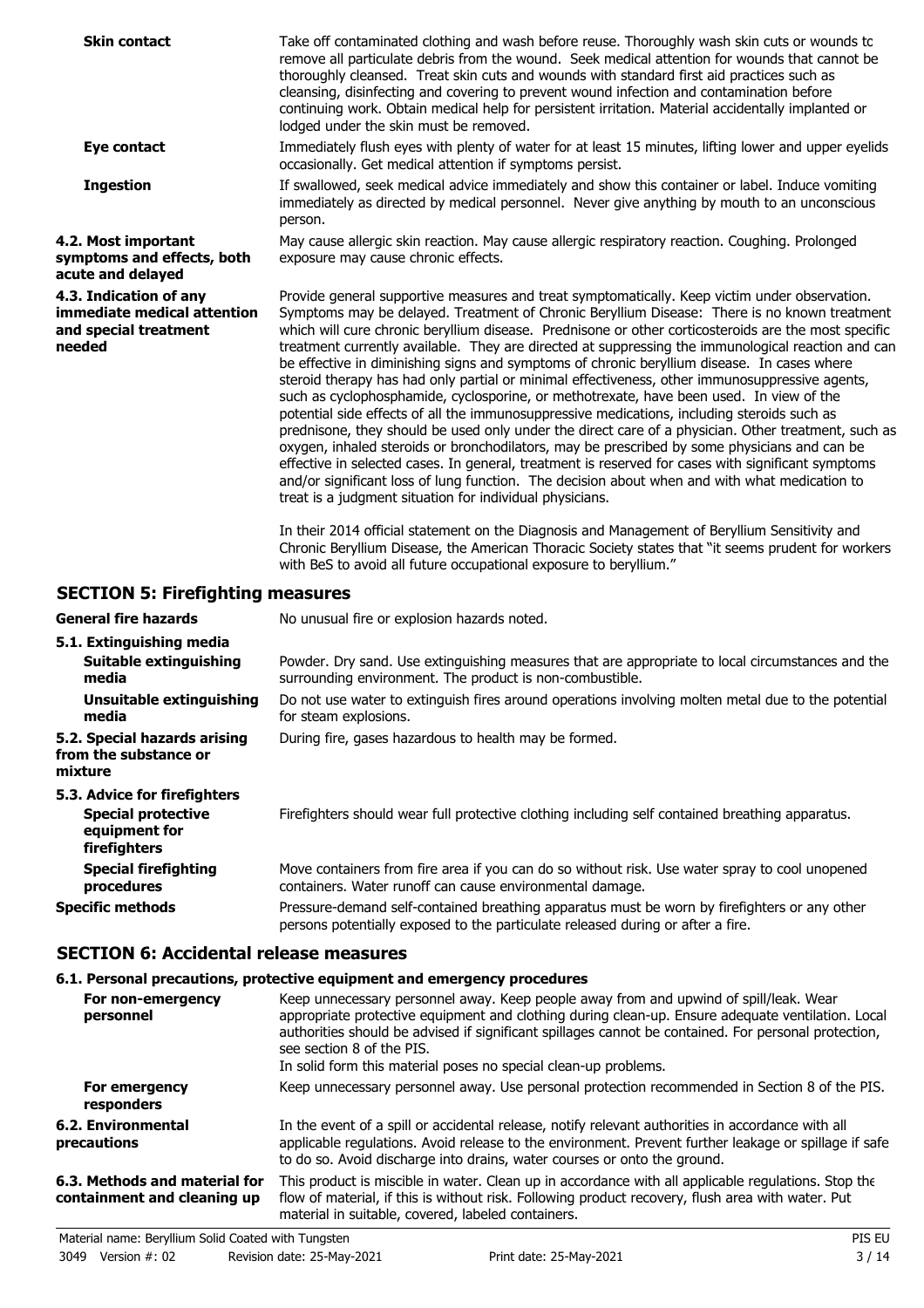## **SECTION 7: Handling and storage**

| 7.1. Precautions for safe<br>handling                                          | Obtain special instructions before use. Do not handle until all safety precautions have been read<br>and understood. Minimise dust generation and accumulation. Do not breathe dust/fume.<br>Contaminated work clothing must not be allowed out of the workplace. Wear protective<br>gloves/protective clothing/eye protection/face protection. Wear respiratory protection. Avoid<br>prolonged exposure. When using, do not eat, drink or smoke. Should be handled in closed systems,<br>if possible. Provide adequate ventilation. Wear appropriate personal protective equipment. Wash<br>thoroughly after handling. Observe good industrial hygiene practices. |
|--------------------------------------------------------------------------------|--------------------------------------------------------------------------------------------------------------------------------------------------------------------------------------------------------------------------------------------------------------------------------------------------------------------------------------------------------------------------------------------------------------------------------------------------------------------------------------------------------------------------------------------------------------------------------------------------------------------------------------------------------------------|
| 7.2. Conditions for safe<br>storage, including any<br><i>incompatibilities</i> | Keep locked-up. Store away from incompatible materials (see Section 10 of the PIS). Avoid contact<br>with acids and alkalies. Avoid contact with oxidising agents.                                                                                                                                                                                                                                                                                                                                                                                                                                                                                                 |
| 7.3. Specific end use(s)                                                       | Not available.                                                                                                                                                                                                                                                                                                                                                                                                                                                                                                                                                                                                                                                     |

## **SECTION 8: Exposure controls/personal protection**

#### **8.1. Control parameters**

## **Occupational exposure limits**

| Austria. MAK List, OEL Ordinance (GwV), BGBI. II, no. 184/2001<br><b>Components</b>                                               | <b>Type</b> | <b>Value</b>          | <b>Form</b>         |
|-----------------------------------------------------------------------------------------------------------------------------------|-------------|-----------------------|---------------------|
| Tungsten (CAS 7440-33-7)                                                                                                          | <b>MAK</b>  | 5 mg/m $3$            | Inhalable fraction. |
|                                                                                                                                   | <b>STEL</b> | $10$ mg/m $3$         | Inhalable fraction. |
| Austria. TRK List, OEL Ordinance (GwV), BGBI. II, no. 184/2001                                                                    |             |                       |                     |
| <b>Material</b>                                                                                                                   | <b>Type</b> | <b>Value</b>          | <b>Form</b>         |
| Beryllium Solid Coated with<br>Tungsten                                                                                           | <b>STEL</b> | $0,008$ mg/m3         | Inhalable fraction. |
|                                                                                                                                   | <b>TWA</b>  | $0,002$ mg/m3         | Inhalable fraction. |
| <b>Components</b>                                                                                                                 | <b>Type</b> | <b>Value</b>          | <b>Form</b>         |
| Beryllium (CAS 7440-41-7)                                                                                                         | <b>STEL</b> | $0,008$ mg/m3         | Inhalable fraction. |
|                                                                                                                                   | <b>TWA</b>  | $0,002$ mg/m3         | Inhalable fraction. |
| <b>Belgium. Exposure Limit Values</b>                                                                                             |             |                       |                     |
| <b>Material</b>                                                                                                                   | <b>Type</b> | <b>Value</b>          |                     |
| Beryllium Solid Coated with<br>Tungsten                                                                                           | <b>STEL</b> | $0,01 \text{ mg/m}$ 3 |                     |
|                                                                                                                                   | <b>TWA</b>  | $0,002$ mg/m3         |                     |
| <b>Components</b>                                                                                                                 | <b>Type</b> | <b>Value</b>          |                     |
| Beryllium (CAS 7440-41-7)                                                                                                         | <b>STEL</b> | $0,01$ mg/m3          |                     |
|                                                                                                                                   | <b>TWA</b>  | 0,00005 mg/m3         |                     |
| Tungsten (CAS 7440-33-7)                                                                                                          | <b>STEL</b> | $10$ mg/m $3$         |                     |
|                                                                                                                                   | <b>TWA</b>  | 5 mg/m $3$            |                     |
| Bulgaria. OELs. Regulation No 13 on protection of workers against risks of exposure to chemical agents at work<br><b>Material</b> | <b>Type</b> | <b>Value</b>          |                     |
| Beryllium Solid Coated with<br>Tungsten                                                                                           | <b>TWA</b>  | $0,002$ mg/m3         |                     |
| <b>Components</b>                                                                                                                 | <b>Type</b> | <b>Value</b>          |                     |
| Beryllium (CAS 7440-41-7)                                                                                                         | <b>TWA</b>  | $0,002$ mg/m3         |                     |
| Tungsten (CAS 7440-33-7)                                                                                                          | <b>STEL</b> | $10$ mg/m $3$         |                     |
|                                                                                                                                   | <b>TWA</b>  | 1 mg/m3               |                     |
| Croatia. Dangerous Substance Exposure Limit Values in the Workplace (ELVs), Annexes 1 and 2, Narodne Novine,<br>13/09             |             |                       |                     |
| <b>Material</b>                                                                                                                   | <b>Type</b> | <b>Value</b>          |                     |
| Beryllium Solid Coated with<br>Tungsten                                                                                           | <b>MAC</b>  | $0,002$ mg/m3         |                     |
| <b>Components</b>                                                                                                                 | <b>Type</b> | <b>Value</b>          |                     |

Beryllium (CAS 7440-41-7) MAC MAC 0,002 mg/m3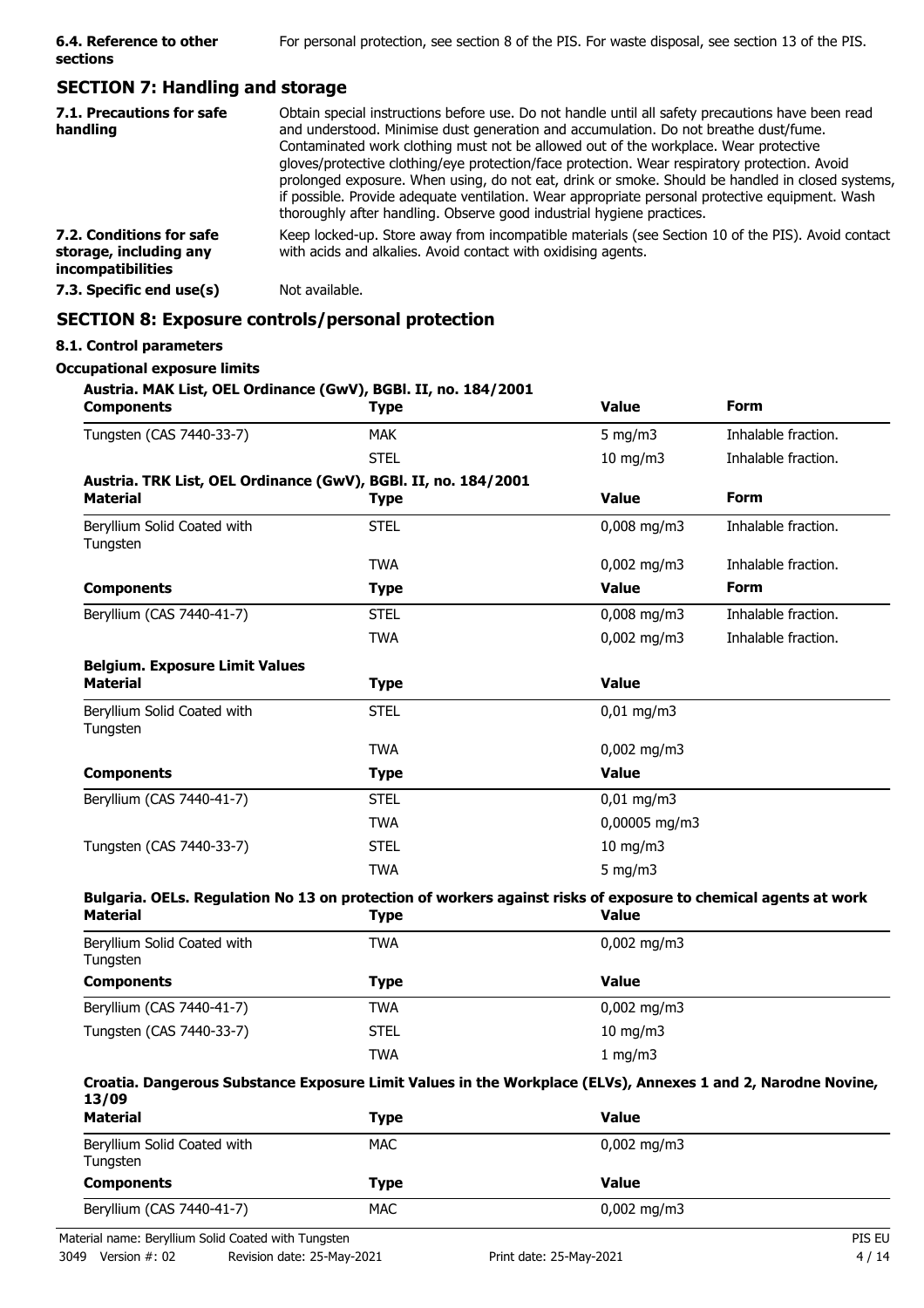| 13/09                                                        |             | Croatia. Dangerous Substance Exposure Limit Values in the Workplace (ELVs), Annexes 1 and 2, Narodne Novine,        |
|--------------------------------------------------------------|-------------|---------------------------------------------------------------------------------------------------------------------|
| <b>Components</b>                                            | <b>Type</b> | <b>Value</b>                                                                                                        |
| Tungsten (CAS 7440-33-7)                                     | <b>MAC</b>  | 5 mg/m $3$                                                                                                          |
|                                                              | <b>STEL</b> | $3$ mg/m $3$                                                                                                        |
| amended.                                                     |             | Cyprus. OELs. Control of factory atmosphere and dangerous substances in factories regulation, PI 311/73, as         |
| <b>Material</b>                                              | <b>Type</b> | <b>Value</b>                                                                                                        |
| Beryllium Solid Coated with<br>Tungsten                      | <b>TWA</b>  | $0,002$ mg/m3                                                                                                       |
| <b>Components</b>                                            | <b>Type</b> | <b>Value</b>                                                                                                        |
| Beryllium (CAS 7440-41-7)                                    | <b>TWA</b>  | $0,002$ mg/m3                                                                                                       |
| <b>Czech Republic. OELs. Government Decree 361</b>           |             |                                                                                                                     |
| <b>Material</b>                                              | <b>Type</b> | <b>Value</b>                                                                                                        |
| Beryllium Solid Coated with<br>Tungsten                      | Ceiling     | $0,002$ mg/m3                                                                                                       |
|                                                              | <b>TWA</b>  | $0,001$ mg/m3                                                                                                       |
| <b>Components</b>                                            | <b>Type</b> | <b>Value</b>                                                                                                        |
| Beryllium (CAS 7440-41-7)                                    | Ceiling     | $0,002$ mg/m3                                                                                                       |
|                                                              | <b>TWA</b>  | $0,001$ mg/m3                                                                                                       |
| <b>Denmark. Exposure Limit Values</b><br><b>Material</b>     | <b>Type</b> | <b>Value</b>                                                                                                        |
| Beryllium Solid Coated with<br>Tungsten                      | <b>TLV</b>  | $0,001$ mg/m3                                                                                                       |
| <b>Components</b>                                            | <b>Type</b> | <b>Value</b><br>Form                                                                                                |
| Beryllium (CAS 7440-41-7)                                    | <b>TLV</b>  | $0,001$ mg/m3                                                                                                       |
| Tungsten (CAS 7440-33-7)                                     | <b>TLV</b>  | $5$ mg/m $3$<br>Dust.                                                                                               |
| amended                                                      |             | Estonia. OELs. Occupational Exposure Limits of Hazardous Substances (Regulation No. 105/2001, Annex), as            |
| <b>Components</b>                                            | <b>Type</b> | <b>Value</b>                                                                                                        |
| Beryllium (CAS 7440-41-7)                                    | <b>TWA</b>  | $0,002$ mg/m3                                                                                                       |
| Tungsten (CAS 7440-33-7)                                     | <b>TWA</b>  | 5 mg/m $3$                                                                                                          |
| September 2001)                                              |             | Estonia. OELs. Occupational Exposure Limits of Hazardous Substances. (Annex of Regulation No. 293 of 18             |
| <b>Material</b>                                              | <b>Type</b> | <b>Value</b>                                                                                                        |
| Beryllium Solid Coated with<br>Tungsten                      | <b>TWA</b>  | $0,002$ mg/m3                                                                                                       |
| <b>Finland. Workplace Exposure Limits</b><br><b>Material</b> | <b>Type</b> | <b>Value</b>                                                                                                        |
| Beryllium Solid Coated with<br>Tungsten                      | <b>STEL</b> | $0,0004 \text{ mg/m}$ 3                                                                                             |
|                                                              | <b>TWA</b>  | 0,0001 mg/m3                                                                                                        |
| <b>Components</b>                                            | <b>Type</b> | <b>Value</b>                                                                                                        |
| Beryllium (CAS 7440-41-7)                                    | <b>STEL</b> | $0,004$ mg/m3                                                                                                       |
|                                                              | <b>TWA</b>  | $0,001$ mg/m3                                                                                                       |
| Tungsten (CAS 7440-33-7)                                     | <b>TWA</b>  | $5$ mg/m $3$                                                                                                        |
| <b>Material</b>                                              | <b>Type</b> | France. Threshold Limit Values (VLEP) for Occupational Exposure to Chemicals in France, INRS ED 984<br><b>Value</b> |
| Beryllium Solid Coated with<br>Tungsten                      | <b>VME</b>  | $0,002$ mg/m3                                                                                                       |
| <b>Components</b>                                            | <b>Type</b> | <b>Value</b>                                                                                                        |
| Beryllium (CAS 7440-41-7)                                    | <b>VME</b>  | $0,002$ mg/m3                                                                                                       |
| Regulatory status: Indicative limit (VL)                     |             |                                                                                                                     |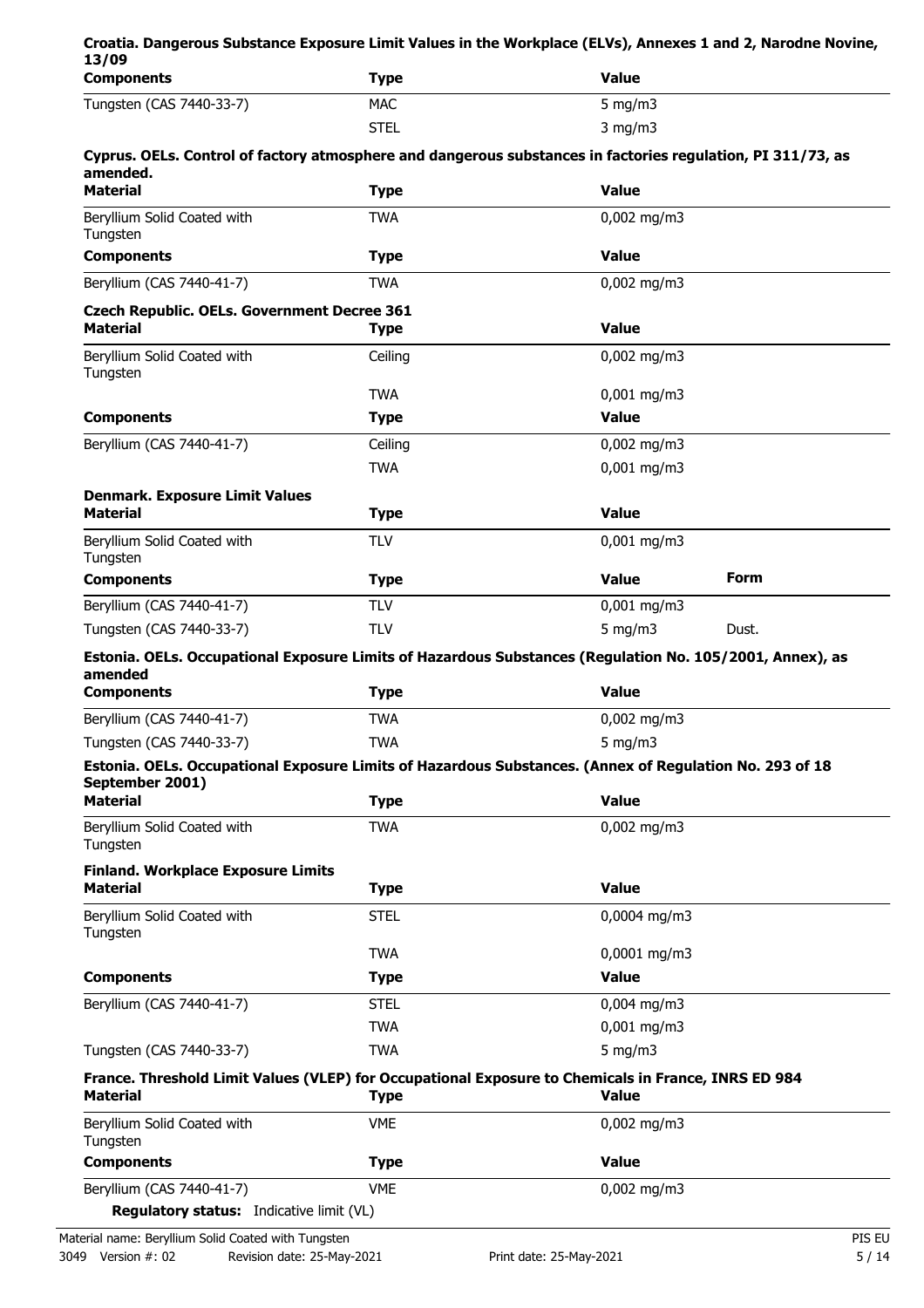| <b>AGW</b><br>0,00014 mg/m3<br>Inhalable fraction.<br>0,00006 mg/m3<br>Respirable fraction.<br><b>Value</b><br><b>Type</b><br>$0,005$ mg/m3<br><b>TWA</b><br><b>Value</b><br><b>Type</b><br><b>TWA</b><br>$0,005$ mg/m3<br><b>Value</b><br><b>Type</b><br>$0,002$ mg/m3<br>Ceiling<br><b>Value</b><br><b>Type</b><br>Ceiling<br>$0,002$ mg/m3<br><b>Form</b><br><b>Value</b><br><b>Material</b><br>Type<br><b>TWA</b><br>$0,001$ mg/m3<br>Dust.<br><b>Form</b><br><b>Value</b><br><b>Type</b><br><b>TWA</b><br>$0,001$ mg/m3<br>Dust.<br>5 mg/m $3$<br><b>TWA</b><br>Dust.<br><b>Value</b><br><b>Type</b><br>0,0002 mg/m3<br><b>STEL</b><br>0,00005 mg/m3<br><b>TWA</b><br><b>Value</b><br><b>Type</b><br><b>TWA</b><br>0,0002 mg/m3<br>10 mg/m3<br><b>STEL</b><br><b>TWA</b><br>5 mg/m $3$<br><b>Form</b><br><b>Value</b><br><b>Type</b><br>Beryllium Solid Coated with<br><b>TWA</b><br>0,00005 mg/m3<br>Inhalable fraction.<br>Tungsten<br><b>Form</b><br><b>Value</b><br><b>Type</b><br>Beryllium (CAS 7440-41-7)<br>Inhalable fraction.<br><b>TWA</b><br>0,00005 mg/m3<br><b>TWA</b><br>$3$ mg/m $3$<br>Respirable fraction.<br><b>Value</b><br><b>Type</b><br><b>TWA</b><br>$0,001$ mg/m3<br><b>Value</b><br><b>Type</b><br><b>TWA</b><br>$0,001$ mg/m3<br><b>Value</b><br><b>Type</b><br>Beryllium Solid Coated with<br><b>TWA</b><br>$0,002$ mg/m3<br><b>Value</b><br><b>Type</b><br>Beryllium (CAS 7440-41-7)<br>$0,002$ mg/m3<br><b>TWA</b> | Germany. TRGS 900, Limit Values in the Ambient Air at the Workplace<br><b>Components</b> | <b>Type</b> | <b>Value</b> | <b>Form</b> |
|-------------------------------------------------------------------------------------------------------------------------------------------------------------------------------------------------------------------------------------------------------------------------------------------------------------------------------------------------------------------------------------------------------------------------------------------------------------------------------------------------------------------------------------------------------------------------------------------------------------------------------------------------------------------------------------------------------------------------------------------------------------------------------------------------------------------------------------------------------------------------------------------------------------------------------------------------------------------------------------------------------------------------------------------------------------------------------------------------------------------------------------------------------------------------------------------------------------------------------------------------------------------------------------------------------------------------------------------------------------------------------------------------------------------------------------------------------|------------------------------------------------------------------------------------------|-------------|--------------|-------------|
| Greece. OELs (Decree No. 90/1999, as amended)<br><b>Material</b><br>Beryllium Solid Coated with<br>Tungsten<br><b>Components</b><br>Beryllium (CAS 7440-41-7)<br>Hungary. OELs. Joint Decree on Chemical Safety of Workplaces<br><b>Material</b><br>Beryllium Solid Coated with<br>Tungsten<br><b>Components</b><br>Beryllium (CAS 7440-41-7)<br>Iceland. OELs. Regulation 154/1999 on occupational exposure limits<br>Beryllium Solid Coated with<br>Tungsten<br><b>Components</b><br>Beryllium (CAS 7440-41-7)<br>Tungsten (CAS 7440-33-7)<br><b>Ireland. Occupational Exposure Limits</b><br><b>Material</b><br>Beryllium Solid Coated with<br>Tungsten<br><b>Components</b><br>Beryllium (CAS 7440-41-7)<br>Tungsten (CAS 7440-33-7)<br><b>Italy. Occupational Exposure Limits</b><br><b>Material</b><br><b>Components</b><br>Tungsten (CAS 7440-33-7)<br>Latvia. OELs. Occupational exposure limit values of chemical substances in work environment<br><b>Material</b><br>Beryllium Solid Coated with<br>Tungsten<br><b>Components</b><br>Beryllium (CAS 7440-41-7)<br>Lithuania. OELs. Limit Values for Chemical Substances, General Requirements<br><b>Material</b><br>Tungsten<br><b>Components</b>                                                                                                                                                                                                                                          | Beryllium (CAS 7440-41-7)                                                                |             |              |             |
|                                                                                                                                                                                                                                                                                                                                                                                                                                                                                                                                                                                                                                                                                                                                                                                                                                                                                                                                                                                                                                                                                                                                                                                                                                                                                                                                                                                                                                                       |                                                                                          |             |              |             |
|                                                                                                                                                                                                                                                                                                                                                                                                                                                                                                                                                                                                                                                                                                                                                                                                                                                                                                                                                                                                                                                                                                                                                                                                                                                                                                                                                                                                                                                       |                                                                                          |             |              |             |
|                                                                                                                                                                                                                                                                                                                                                                                                                                                                                                                                                                                                                                                                                                                                                                                                                                                                                                                                                                                                                                                                                                                                                                                                                                                                                                                                                                                                                                                       |                                                                                          |             |              |             |
|                                                                                                                                                                                                                                                                                                                                                                                                                                                                                                                                                                                                                                                                                                                                                                                                                                                                                                                                                                                                                                                                                                                                                                                                                                                                                                                                                                                                                                                       |                                                                                          |             |              |             |
|                                                                                                                                                                                                                                                                                                                                                                                                                                                                                                                                                                                                                                                                                                                                                                                                                                                                                                                                                                                                                                                                                                                                                                                                                                                                                                                                                                                                                                                       |                                                                                          |             |              |             |
|                                                                                                                                                                                                                                                                                                                                                                                                                                                                                                                                                                                                                                                                                                                                                                                                                                                                                                                                                                                                                                                                                                                                                                                                                                                                                                                                                                                                                                                       |                                                                                          |             |              |             |
|                                                                                                                                                                                                                                                                                                                                                                                                                                                                                                                                                                                                                                                                                                                                                                                                                                                                                                                                                                                                                                                                                                                                                                                                                                                                                                                                                                                                                                                       |                                                                                          |             |              |             |
|                                                                                                                                                                                                                                                                                                                                                                                                                                                                                                                                                                                                                                                                                                                                                                                                                                                                                                                                                                                                                                                                                                                                                                                                                                                                                                                                                                                                                                                       |                                                                                          |             |              |             |
|                                                                                                                                                                                                                                                                                                                                                                                                                                                                                                                                                                                                                                                                                                                                                                                                                                                                                                                                                                                                                                                                                                                                                                                                                                                                                                                                                                                                                                                       |                                                                                          |             |              |             |
|                                                                                                                                                                                                                                                                                                                                                                                                                                                                                                                                                                                                                                                                                                                                                                                                                                                                                                                                                                                                                                                                                                                                                                                                                                                                                                                                                                                                                                                       |                                                                                          |             |              |             |
|                                                                                                                                                                                                                                                                                                                                                                                                                                                                                                                                                                                                                                                                                                                                                                                                                                                                                                                                                                                                                                                                                                                                                                                                                                                                                                                                                                                                                                                       |                                                                                          |             |              |             |
|                                                                                                                                                                                                                                                                                                                                                                                                                                                                                                                                                                                                                                                                                                                                                                                                                                                                                                                                                                                                                                                                                                                                                                                                                                                                                                                                                                                                                                                       |                                                                                          |             |              |             |
|                                                                                                                                                                                                                                                                                                                                                                                                                                                                                                                                                                                                                                                                                                                                                                                                                                                                                                                                                                                                                                                                                                                                                                                                                                                                                                                                                                                                                                                       |                                                                                          |             |              |             |
|                                                                                                                                                                                                                                                                                                                                                                                                                                                                                                                                                                                                                                                                                                                                                                                                                                                                                                                                                                                                                                                                                                                                                                                                                                                                                                                                                                                                                                                       |                                                                                          |             |              |             |
|                                                                                                                                                                                                                                                                                                                                                                                                                                                                                                                                                                                                                                                                                                                                                                                                                                                                                                                                                                                                                                                                                                                                                                                                                                                                                                                                                                                                                                                       |                                                                                          |             |              |             |
|                                                                                                                                                                                                                                                                                                                                                                                                                                                                                                                                                                                                                                                                                                                                                                                                                                                                                                                                                                                                                                                                                                                                                                                                                                                                                                                                                                                                                                                       |                                                                                          |             |              |             |
|                                                                                                                                                                                                                                                                                                                                                                                                                                                                                                                                                                                                                                                                                                                                                                                                                                                                                                                                                                                                                                                                                                                                                                                                                                                                                                                                                                                                                                                       |                                                                                          |             |              |             |
|                                                                                                                                                                                                                                                                                                                                                                                                                                                                                                                                                                                                                                                                                                                                                                                                                                                                                                                                                                                                                                                                                                                                                                                                                                                                                                                                                                                                                                                       |                                                                                          |             |              |             |
|                                                                                                                                                                                                                                                                                                                                                                                                                                                                                                                                                                                                                                                                                                                                                                                                                                                                                                                                                                                                                                                                                                                                                                                                                                                                                                                                                                                                                                                       |                                                                                          |             |              |             |
|                                                                                                                                                                                                                                                                                                                                                                                                                                                                                                                                                                                                                                                                                                                                                                                                                                                                                                                                                                                                                                                                                                                                                                                                                                                                                                                                                                                                                                                       |                                                                                          |             |              |             |
|                                                                                                                                                                                                                                                                                                                                                                                                                                                                                                                                                                                                                                                                                                                                                                                                                                                                                                                                                                                                                                                                                                                                                                                                                                                                                                                                                                                                                                                       |                                                                                          |             |              |             |
|                                                                                                                                                                                                                                                                                                                                                                                                                                                                                                                                                                                                                                                                                                                                                                                                                                                                                                                                                                                                                                                                                                                                                                                                                                                                                                                                                                                                                                                       |                                                                                          |             |              |             |
|                                                                                                                                                                                                                                                                                                                                                                                                                                                                                                                                                                                                                                                                                                                                                                                                                                                                                                                                                                                                                                                                                                                                                                                                                                                                                                                                                                                                                                                       |                                                                                          |             |              |             |
|                                                                                                                                                                                                                                                                                                                                                                                                                                                                                                                                                                                                                                                                                                                                                                                                                                                                                                                                                                                                                                                                                                                                                                                                                                                                                                                                                                                                                                                       |                                                                                          |             |              |             |
|                                                                                                                                                                                                                                                                                                                                                                                                                                                                                                                                                                                                                                                                                                                                                                                                                                                                                                                                                                                                                                                                                                                                                                                                                                                                                                                                                                                                                                                       |                                                                                          |             |              |             |
|                                                                                                                                                                                                                                                                                                                                                                                                                                                                                                                                                                                                                                                                                                                                                                                                                                                                                                                                                                                                                                                                                                                                                                                                                                                                                                                                                                                                                                                       |                                                                                          |             |              |             |
|                                                                                                                                                                                                                                                                                                                                                                                                                                                                                                                                                                                                                                                                                                                                                                                                                                                                                                                                                                                                                                                                                                                                                                                                                                                                                                                                                                                                                                                       |                                                                                          |             |              |             |
|                                                                                                                                                                                                                                                                                                                                                                                                                                                                                                                                                                                                                                                                                                                                                                                                                                                                                                                                                                                                                                                                                                                                                                                                                                                                                                                                                                                                                                                       |                                                                                          |             |              |             |
|                                                                                                                                                                                                                                                                                                                                                                                                                                                                                                                                                                                                                                                                                                                                                                                                                                                                                                                                                                                                                                                                                                                                                                                                                                                                                                                                                                                                                                                       |                                                                                          |             |              |             |
|                                                                                                                                                                                                                                                                                                                                                                                                                                                                                                                                                                                                                                                                                                                                                                                                                                                                                                                                                                                                                                                                                                                                                                                                                                                                                                                                                                                                                                                       |                                                                                          |             |              |             |
|                                                                                                                                                                                                                                                                                                                                                                                                                                                                                                                                                                                                                                                                                                                                                                                                                                                                                                                                                                                                                                                                                                                                                                                                                                                                                                                                                                                                                                                       |                                                                                          |             |              |             |
|                                                                                                                                                                                                                                                                                                                                                                                                                                                                                                                                                                                                                                                                                                                                                                                                                                                                                                                                                                                                                                                                                                                                                                                                                                                                                                                                                                                                                                                       |                                                                                          |             |              |             |
|                                                                                                                                                                                                                                                                                                                                                                                                                                                                                                                                                                                                                                                                                                                                                                                                                                                                                                                                                                                                                                                                                                                                                                                                                                                                                                                                                                                                                                                       |                                                                                          |             |              |             |
|                                                                                                                                                                                                                                                                                                                                                                                                                                                                                                                                                                                                                                                                                                                                                                                                                                                                                                                                                                                                                                                                                                                                                                                                                                                                                                                                                                                                                                                       |                                                                                          |             |              |             |
|                                                                                                                                                                                                                                                                                                                                                                                                                                                                                                                                                                                                                                                                                                                                                                                                                                                                                                                                                                                                                                                                                                                                                                                                                                                                                                                                                                                                                                                       |                                                                                          |             |              |             |
|                                                                                                                                                                                                                                                                                                                                                                                                                                                                                                                                                                                                                                                                                                                                                                                                                                                                                                                                                                                                                                                                                                                                                                                                                                                                                                                                                                                                                                                       |                                                                                          |             |              |             |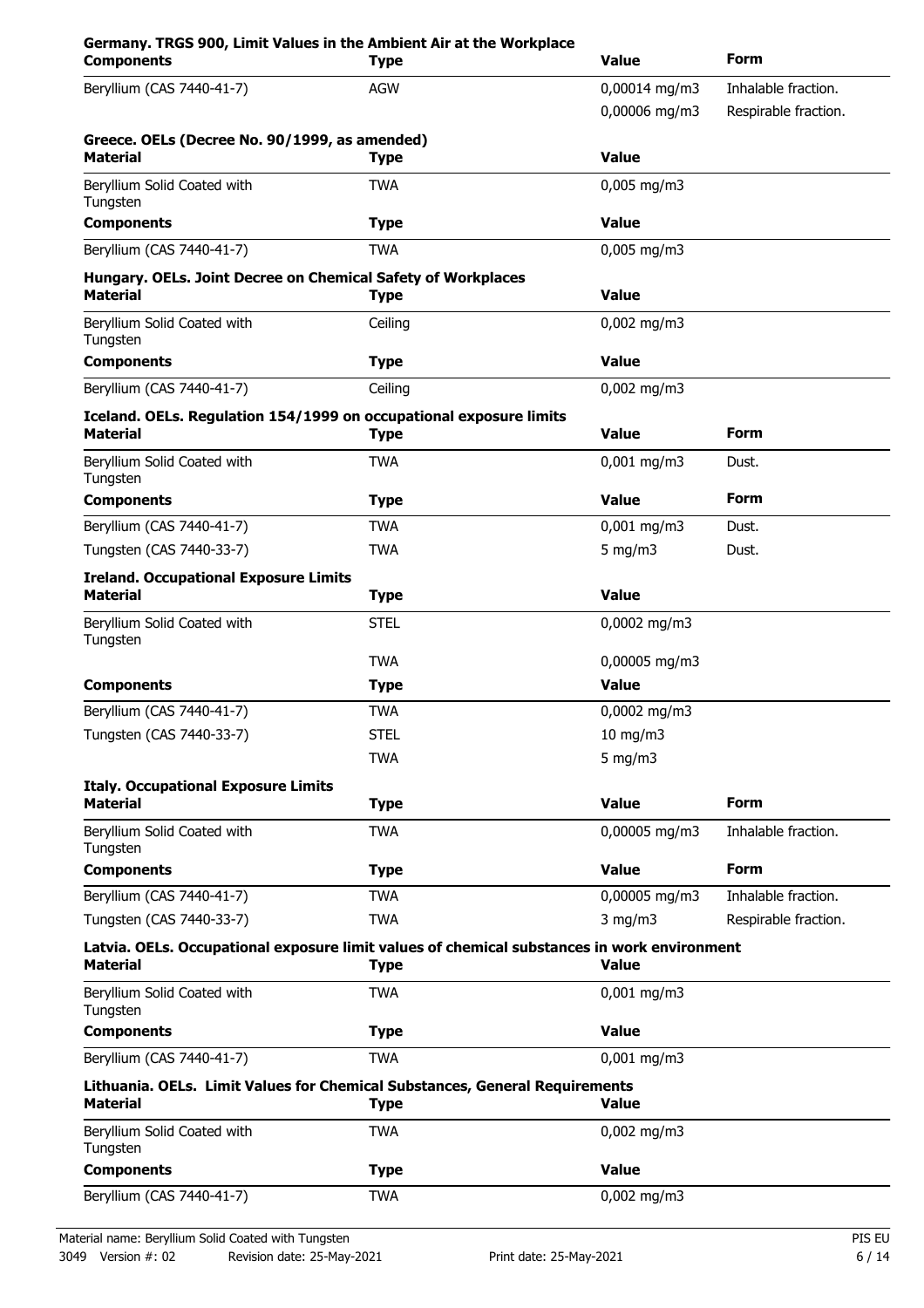| Lithuania. OELs. Limit Values for Chemical Substances, General Requirements<br><b>Components</b>                                                                                                                                               | <b>Type</b> | <b>Value</b>           |                     |
|------------------------------------------------------------------------------------------------------------------------------------------------------------------------------------------------------------------------------------------------|-------------|------------------------|---------------------|
| Tungsten (CAS 7440-33-7)                                                                                                                                                                                                                       | <b>TWA</b>  | 5 mg/m $3$             |                     |
| Norway. Administrative Norms for Contaminants in the Workplace<br><b>Material</b>                                                                                                                                                              | <b>Type</b> | <b>Value</b>           |                     |
| Beryllium Solid Coated with<br>Tungsten                                                                                                                                                                                                        | <b>TLV</b>  | $0,001$ mg/m3          |                     |
| <b>Components</b>                                                                                                                                                                                                                              | <b>Type</b> | <b>Value</b>           |                     |
| Beryllium (CAS 7440-41-7)                                                                                                                                                                                                                      | <b>TLV</b>  | $0,001$ mg/m3          |                     |
| Tungsten (CAS 7440-33-7)                                                                                                                                                                                                                       | <b>TLV</b>  | 5 mg/m $3$             |                     |
| Poland. Ordinance of the Minister of Labour and Social Policy on 6 June 2014 on the maximum permissible<br>concentrations and intensities of harmful health factors in the work environment, Journal of Laws 2014, item 817<br><b>Material</b> | <b>Type</b> | <b>Value</b>           |                     |
| Beryllium Solid Coated with<br>Tungsten                                                                                                                                                                                                        | <b>TWA</b>  | 0,0002 mg/m3           |                     |
| <b>Components</b>                                                                                                                                                                                                                              | <b>Type</b> | <b>Value</b>           | <b>Form</b>         |
| Beryllium (CAS 7440-41-7)                                                                                                                                                                                                                      | <b>TWA</b>  | 0,0002 mg/m3           |                     |
| Tungsten (CAS 7440-33-7)                                                                                                                                                                                                                       | <b>TWA</b>  | 5 mg/m $3$             | Inhalable fraction. |
| Portugal. VLEs. Norm on occupational exposure to chemical agents (NP 1796)<br><b>Material</b>                                                                                                                                                  | <b>Type</b> | <b>Value</b>           |                     |
| Beryllium Solid Coated with<br>Tungsten                                                                                                                                                                                                        | <b>STEL</b> | $0,01$ mg/m3           |                     |
|                                                                                                                                                                                                                                                | <b>TWA</b>  | $0,002$ mg/m3          |                     |
| <b>Components</b>                                                                                                                                                                                                                              | <b>Type</b> | <b>Value</b>           | <b>Form</b>         |
| Beryllium (CAS 7440-41-7)                                                                                                                                                                                                                      | <b>TWA</b>  | 0,00005 mg/m3          | Inhalable fraction. |
| Tungsten (CAS 7440-33-7)                                                                                                                                                                                                                       | <b>STEL</b> | 10 mg/m3               |                     |
|                                                                                                                                                                                                                                                | <b>TWA</b>  | 5 mg/m $3$             |                     |
| Romania. OELs. Protection of workers from exposure to chemical agents at the workplace<br><b>Material</b>                                                                                                                                      | <b>Type</b> | <b>Value</b>           |                     |
| Beryllium Solid Coated with<br>Tungsten                                                                                                                                                                                                        | <b>TWA</b>  | $0,002 \text{ mg/m}$ 3 |                     |
| <b>Components</b>                                                                                                                                                                                                                              | <b>Type</b> | <b>Value</b>           |                     |
| Beryllium (CAS 7440-41-7)                                                                                                                                                                                                                      | <b>TWA</b>  | $0,002$ mg/m3          |                     |
| Tungsten (CAS 7440-33-7)                                                                                                                                                                                                                       | <b>STEL</b> | $6$ mg/m $3$           |                     |
|                                                                                                                                                                                                                                                | <b>TWA</b>  | $2$ mg/m $3$           |                     |
| Slovakia. OELs for carcinogens and mutagens. Regulation No. 46/2002 on carcinogenic and mutagenic substances<br><b>Components</b>                                                                                                              | <b>Type</b> | <b>Value</b>           | <b>Form</b>         |
| Beryllium (CAS 7440-41-7)                                                                                                                                                                                                                      | <b>TWA</b>  | $0,002 \text{ mg/m}$   | Inhalable fraction. |
| Slovakia. OELs. Regulation No. 300/2007 concerning protection of health in work with chemical agents<br><b>Components</b>                                                                                                                      | <b>Type</b> | <b>Value</b>           |                     |
| Tungsten (CAS 7440-33-7)                                                                                                                                                                                                                       | <b>TWA</b>  | 5 mg/m $3$             |                     |
| Slovenia. CMR. Protection of workers from exposure to carcinogen and mutagen agents (ULRS 101/2005, as<br>amended)                                                                                                                             |             |                        |                     |
| <b>Material</b>                                                                                                                                                                                                                                | <b>Type</b> | <b>Value</b>           |                     |
| Beryllium Solid Coated with<br>Tungsten                                                                                                                                                                                                        | <b>TWA</b>  | $0,002$ mg/m3          |                     |
| <b>Components</b>                                                                                                                                                                                                                              | <b>Type</b> | <b>Value</b>           |                     |
| Beryllium (CAS 7440-41-7)                                                                                                                                                                                                                      | <b>TWA</b>  | $0,002$ mg/m3          |                     |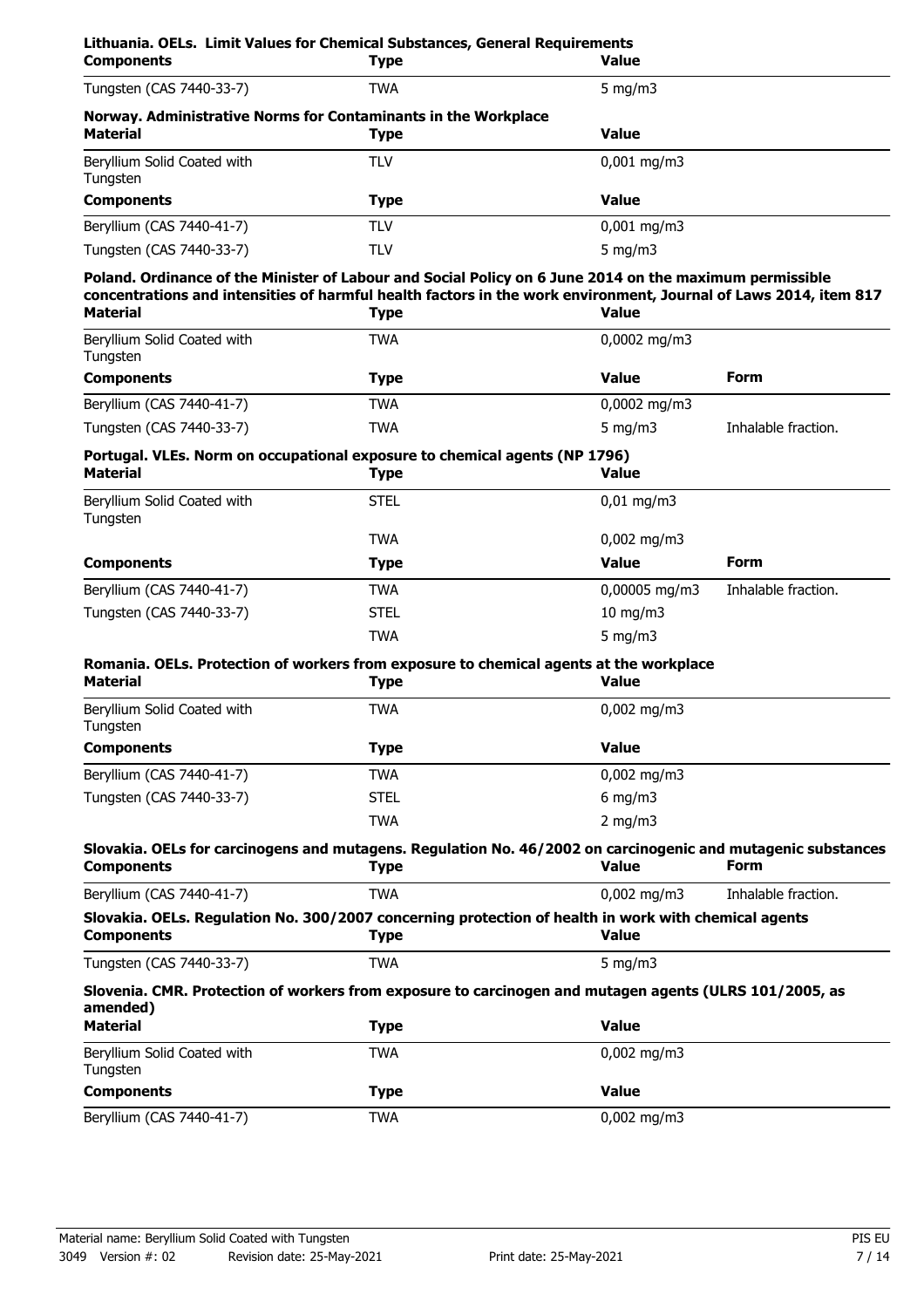| Slovenia. OELs. Regulations concerning protection of workers against risks due to exposure to chemicals while<br>working (Official Gazette of the Republic of Slovenia) |                                                                                                |               |                     |
|-------------------------------------------------------------------------------------------------------------------------------------------------------------------------|------------------------------------------------------------------------------------------------|---------------|---------------------|
| <b>Material</b>                                                                                                                                                         | <b>Type</b>                                                                                    | <b>Value</b>  | <b>Form</b>         |
| Beryllium Solid Coated with<br>Tungsten                                                                                                                                 | <b>TWA</b>                                                                                     | $0,002$ mg/m3 | Inhalable fraction. |
| Spain. Carcinogens and Mutagens with Limit Values (Table 2)                                                                                                             |                                                                                                |               |                     |
| <b>Material</b>                                                                                                                                                         | <b>Type</b>                                                                                    | <b>Value</b>  |                     |
| Beryllium Solid Coated with<br>Tungsten                                                                                                                                 | <b>TWA</b>                                                                                     | 0,0002 mg/m3  |                     |
| <b>Components</b>                                                                                                                                                       | <b>Type</b>                                                                                    | <b>Value</b>  |                     |
| Beryllium (CAS 7440-41-7)                                                                                                                                               | <b>TWA</b>                                                                                     | 0,0002 mg/m3  |                     |
| <b>Spain. Occupational Exposure Limits</b>                                                                                                                              |                                                                                                |               |                     |
| <b>Components</b>                                                                                                                                                       | <b>Type</b>                                                                                    | <b>Value</b>  |                     |
| Beryllium (CAS 7440-41-7)                                                                                                                                               | <b>TWA</b>                                                                                     | 0,0002 mg/m3  |                     |
| Tungsten (CAS 7440-33-7)                                                                                                                                                | <b>STEL</b>                                                                                    | 10 mg/m3      |                     |
|                                                                                                                                                                         | <b>TWA</b>                                                                                     | 5 mg/m $3$    |                     |
|                                                                                                                                                                         | Sweden. OELs. Work Environment Authority (AV), Occupational Exposure Limit Values (AFS 2015:7) |               |                     |
| <b>Material</b>                                                                                                                                                         | <b>Type</b>                                                                                    | <b>Value</b>  | Form                |
| Beryllium Solid Coated with<br>Tungsten                                                                                                                                 | <b>TWA</b>                                                                                     | $0,002$ mg/m3 | Total dust.         |
| <b>Components</b>                                                                                                                                                       | <b>Type</b>                                                                                    | <b>Value</b>  | Form                |
| Beryllium (CAS 7440-41-7)                                                                                                                                               | <b>TWA</b>                                                                                     | $0,002$ mg/m3 | Total dust.         |
| Tungsten (CAS 7440-33-7)                                                                                                                                                | <b>TWA</b>                                                                                     | 5 mg/m $3$    | Total dust.         |
| Switzerland. SUVA Grenzwerte am Arbeitsplatz                                                                                                                            |                                                                                                |               |                     |
| <b>Material</b>                                                                                                                                                         | <b>Type</b>                                                                                    | <b>Value</b>  | <b>Form</b>         |
| Beryllium Solid Coated with<br>Tungsten                                                                                                                                 | <b>TWA</b>                                                                                     | $0,002$ mg/m3 | Inhalable dust.     |
| <b>Components</b>                                                                                                                                                       | <b>Type</b>                                                                                    | <b>Value</b>  | Form                |
| Beryllium (CAS 7440-41-7)                                                                                                                                               | <b>TWA</b>                                                                                     | $0.002$ mg/m3 | Inhalable fraction. |
| Tungsten (CAS 7440-33-7)                                                                                                                                                | <b>TWA</b>                                                                                     | 5 mg/m $3$    | Inhalable fraction. |
| UK. EH40 Workplace Exposure Limits (WELs)                                                                                                                               |                                                                                                |               |                     |
| <b>Material</b>                                                                                                                                                         | <b>Type</b>                                                                                    | <b>Value</b>  |                     |
| Beryllium Solid Coated with<br>Tungsten                                                                                                                                 | <b>TWA</b>                                                                                     | $0,002$ mg/m3 |                     |
| <b>Components</b>                                                                                                                                                       | <b>Type</b>                                                                                    | <b>Value</b>  |                     |
| Beryllium (CAS 7440-41-7)                                                                                                                                               | <b>TWA</b>                                                                                     | $0,002$ mg/m3 |                     |
| Tungsten (CAS 7440-33-7)                                                                                                                                                | <b>STEL</b>                                                                                    | 10 mg/m3      |                     |
|                                                                                                                                                                         | <b>TWA</b>                                                                                     | 5 mg/m $3$    |                     |
|                                                                                                                                                                         | EU. OELs, Directive 2004/37/EC on carcinogen and mutagens from Annex III, Part A               |               |                     |
| <b>Components</b>                                                                                                                                                       | <b>Type</b>                                                                                    | <b>Value</b>  | Form                |
| Beryllium (CAS 7440-41-7)                                                                                                                                               | <b>TWA</b>                                                                                     | 0,0002 mg/m3  | Inhalable fraction. |

**Biological limit values** No biological exposure limits noted for the ingredient(s).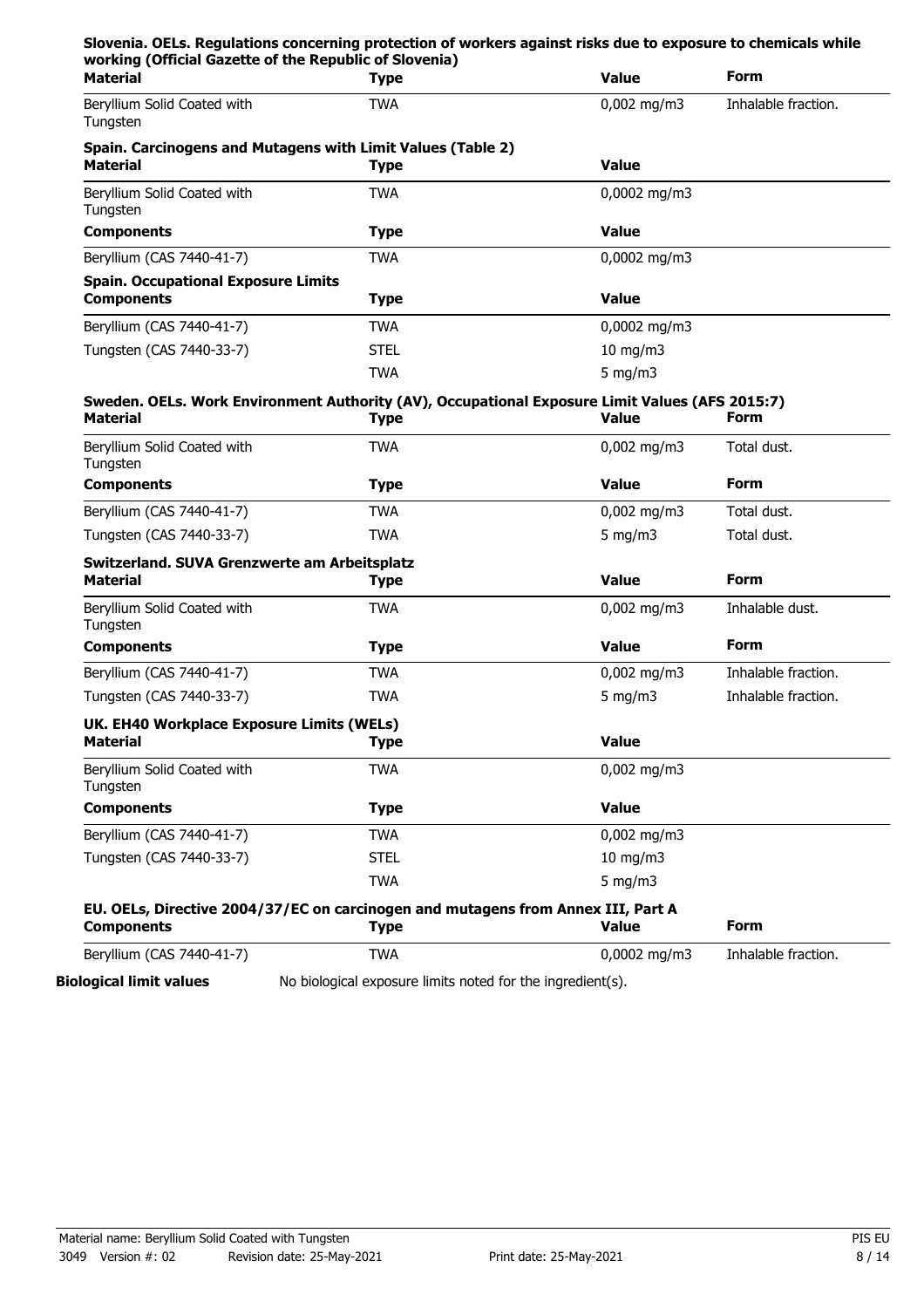| <b>Recommended monitoring</b> |  |
|-------------------------------|--|
| procedures                    |  |

VENTILATION: Good general ventilation (typically 10 air changes per hour) should be used. Ventilation rates should be matched to conditions. If applicable, use process enclosures, local exhaust ventilation, or other engineering controls to maintain airborne levels below recommended exposure limits. If exposure limits have not been established, maintain airborne levels to an acceptable level.

Whenever possible, the use of local exhaust ventilation or other engineering controls is the preferred method of controlling exposure to airborne particulate. Where utilized, exhaust inlets to the ventilation system must be positioned as close as possible to the source of airborne generation. Avoid disruption of the airflow in the area of a local exhaust inlet by equipment such as a man-cooling fan. Check ventilation equipment regularly to ensure it is functioning properly. Provide training on the use and operation of ventilation to all users. Use qualified professionals to design and install ventilation systems.

WET METHODS: Machining operations are usually performed under a liquid lubricant/coolant flood which assists in reducing airborne particulate. However, the cycling through of machine coolant containing finely divided particulate in suspension can result in the concentration building to a point where the particulate may become airborne during use. Certain processes such as sanding and grinding may require complete hooded containment and local exhaust ventilation. Prevent coolant from splashing onto floor areas, external structures or operators' clothing. Utilize a coolant filtering system to remove particulate from the coolant.

WORK PRACTICES: Develop work practices and procedures that prevent particulate from coming in contact with worker skin, hair, or personal clothing. If work practices and/or procedures are ineffective in controlling airborne exposure or visual particulate from deposition on skin, hair, or clothing, provide appropriate cleaning/washing facilities. Procedures should be written that clearly communicate the facility's requirements for protective clothing and personal hygiene. These clothing and personal hygiene requirements help keep particulate from being spread to non-production areas or from being taken home by the worker. Never use compressed air to clean work clothing or other surfaces.

Fabrication processes may leave a residue of particulate on the surface of parts, products or equipment that could result in employee exposure during subsequent material handling activities. As necessary, clean loose particulate from parts between processing steps. As a standard hygiene practice, wash hands before eating or smoking.

HOUSEKEEPING: Use vacuum and wet cleaning methods for particulate removal from surfaces. Be certain to de-energize electrical systems, as necessary, before beginning wet cleaning. Use vacuum cleaners with high efficiency particulate air (HEPA). Do not use compressed air, brooms, or conventional vacuum cleaners to remove particulate from surfaces as this activity can result in elevated exposures to airborne particulate. Follow the manufacturer's instructions when performing maintenance on HEPA filtered vacuums used to clean hazardous materials. Follow standard monitoring procedures.

| Derived no effect levels<br>(DNELs)                  | Not available. |
|------------------------------------------------------|----------------|
| <b>Predicted no effect</b><br>concentrations (PNECs) | Not available. |

**8.2. Exposure controls Appropriate engineering**

**controls**

Good general ventilation should be used. Ventilation rates should be matched to conditions. If applicable, use process enclosures, local exhaust ventilation, or other engineering controls to maintain airborne levels below recommended exposure limits. If exposure limits have not been established, maintain airborne levels to an acceptable level. Ensure adequate ventilation, especially in confined areas.

#### **Individual protection measures, such as personal protective equipment General information**

Use personal protective equipment as required. Personal protection equipment should be chosen according to the CEN standards and in discussion with the supplier of the personal protective equipment. Wear approved safety glasses, goggles, face shield and/or welder's helmet when risk of eye injury is present, particularly during operations that generate dust, mist or fume. **Eye/face protection Skin protection** Wear appropriate chemical resistant gloves. Wear gloves to prevent contact with particulate or **- Hand protection**

solutions. Wear gloves to prevent metal cuts and skin abrasions during handling.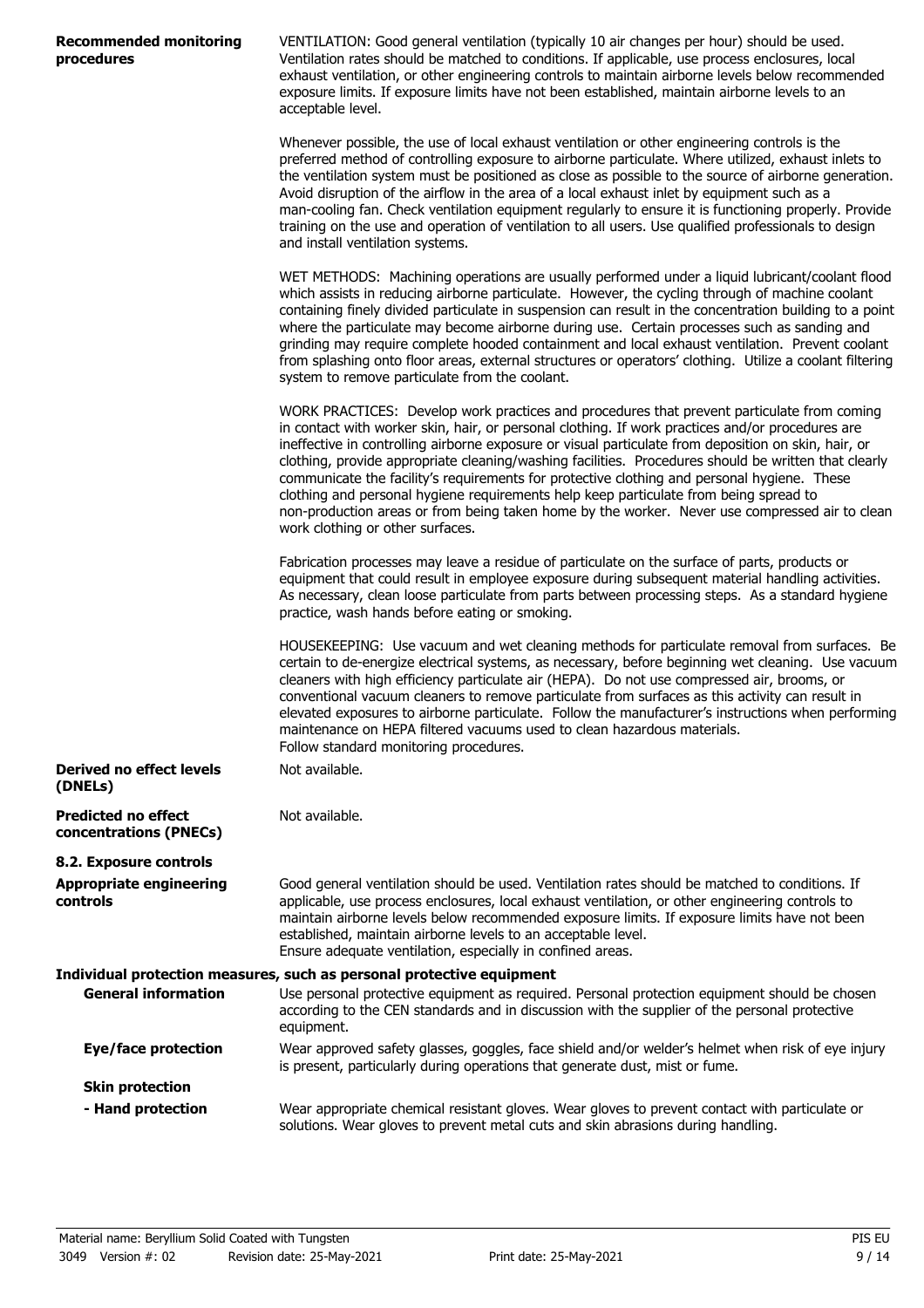| - Other                                   | Use of an impervious apron is recommended. Personal protection equipment should be chosen<br>according to the CEN standards and in discussion with the supplier of the personal protective<br>equipment. Protective overgarments or work clothing must be worn by persons who may become<br>contaminated with particulate during activities. Skin contact with this material may cause, in some<br>sensitive individuals, an allergic dermal response. Particulate that becomes lodged under the skin<br>has the potential to induce sensitization and skin lesions.                                                                                                                                                                                                                                                                                                                                         |
|-------------------------------------------|--------------------------------------------------------------------------------------------------------------------------------------------------------------------------------------------------------------------------------------------------------------------------------------------------------------------------------------------------------------------------------------------------------------------------------------------------------------------------------------------------------------------------------------------------------------------------------------------------------------------------------------------------------------------------------------------------------------------------------------------------------------------------------------------------------------------------------------------------------------------------------------------------------------|
| <b>Respiratory protection</b>             | When workers are facing concentrations above the exposure limit they must use appropriate<br>certified respirators. When airborne exposures exceed or have the potential to exceed the<br>occupational exposure limits, approved respirators must be used as specified by an Industrial<br>Hygienist or other qualified professional. Respirator users must be medically evaluated to determine<br>if they are physically capable of wearing a respirator. Quantitative and/or qualitative fit testing and<br>respirator training must be satisfactorily completed by all personnel prior to respirator use. Users of<br>tight fitting respirators must be clean shaven on those areas of the face where the respirator seal<br>contacts the face. Use pressure-demand airline respirators when performing jobs with high<br>potential exposures such as changing filters in a baghouse air cleaning device. |
| <b>Thermal hazards</b>                    | Not applicable.                                                                                                                                                                                                                                                                                                                                                                                                                                                                                                                                                                                                                                                                                                                                                                                                                                                                                              |
| <b>Hygiene measures</b>                   | Observe any medical surveillance requirements. Always observe good personal hygiene measures,<br>such as washing after handling the material and before eating, drinking, and/or smoking. Routinely<br>wash work clothing and protective equipment to remove contaminants.                                                                                                                                                                                                                                                                                                                                                                                                                                                                                                                                                                                                                                   |
| <b>Environmental exposure</b><br>controls | Environmental manager must be informed of all major releases.                                                                                                                                                                                                                                                                                                                                                                                                                                                                                                                                                                                                                                                                                                                                                                                                                                                |

# **SECTION 9: Physical and chemical properties**

## **9.1. Information on basic physical and chemical properties**

| Appearance                                           |                                                                                                            |
|------------------------------------------------------|------------------------------------------------------------------------------------------------------------|
| <b>Physical state</b>                                | Solid.                                                                                                     |
| <b>Form</b>                                          | Solid. Various shapes.                                                                                     |
| Colour                                               | Grey                                                                                                       |
| <b>Odour</b>                                         | None.                                                                                                      |
| <b>Odour threshold</b>                               | Not applicable.                                                                                            |
| pH                                                   | Not applicable                                                                                             |
| <b>Melting point/freezing point</b>                  | 1287 °C (2348,6 °F) estimated / 1287 °C (2348,6 °F)<br>1287 °C (2348,6 °F) / 1287 °C (2348,6 °F) estimated |
| Initial boiling point and<br>boiling range           | 2970 °C (5378 °F)                                                                                          |
|                                                      | 2970 °C (5378 °F) estimated                                                                                |
| <b>Flash point</b>                                   | Not applicable                                                                                             |
| <b>Evaporation rate</b>                              | Not applicable.                                                                                            |
| <b>Flammability (solid, gas)</b>                     | Not applicable.                                                                                            |
| <b>Upper/lower flammability or explosive limits</b>  |                                                                                                            |
| <b>Flammability limit - lower</b><br>(%)             | Not applicable                                                                                             |
| <b>Flammability limit - lower</b><br>(%) temperature | Not applicable                                                                                             |
| <b>Flammability limit -</b><br>upper $(% )$          | Not applicable                                                                                             |
| <b>Flammability limit -</b><br>upper (%) temperature | Not applicable                                                                                             |
| <b>Explosive limit - lower (</b><br>%)               | Not applicable.                                                                                            |
| <b>Explosive limit - upper</b><br>(9/6)              | Not applicable.                                                                                            |
| <b>Vapour pressure</b>                               | 6,67 hPa estimated                                                                                         |
| <b>Vapour density</b>                                | Not applicable                                                                                             |
| <b>Relative density</b>                              | Not applicable.                                                                                            |
| Solubility(ies)                                      |                                                                                                            |
| Solubility (water)                                   | Not applicable.                                                                                            |
| <b>Partition coefficient</b><br>(n-octanol/water)    | Not applicable.                                                                                            |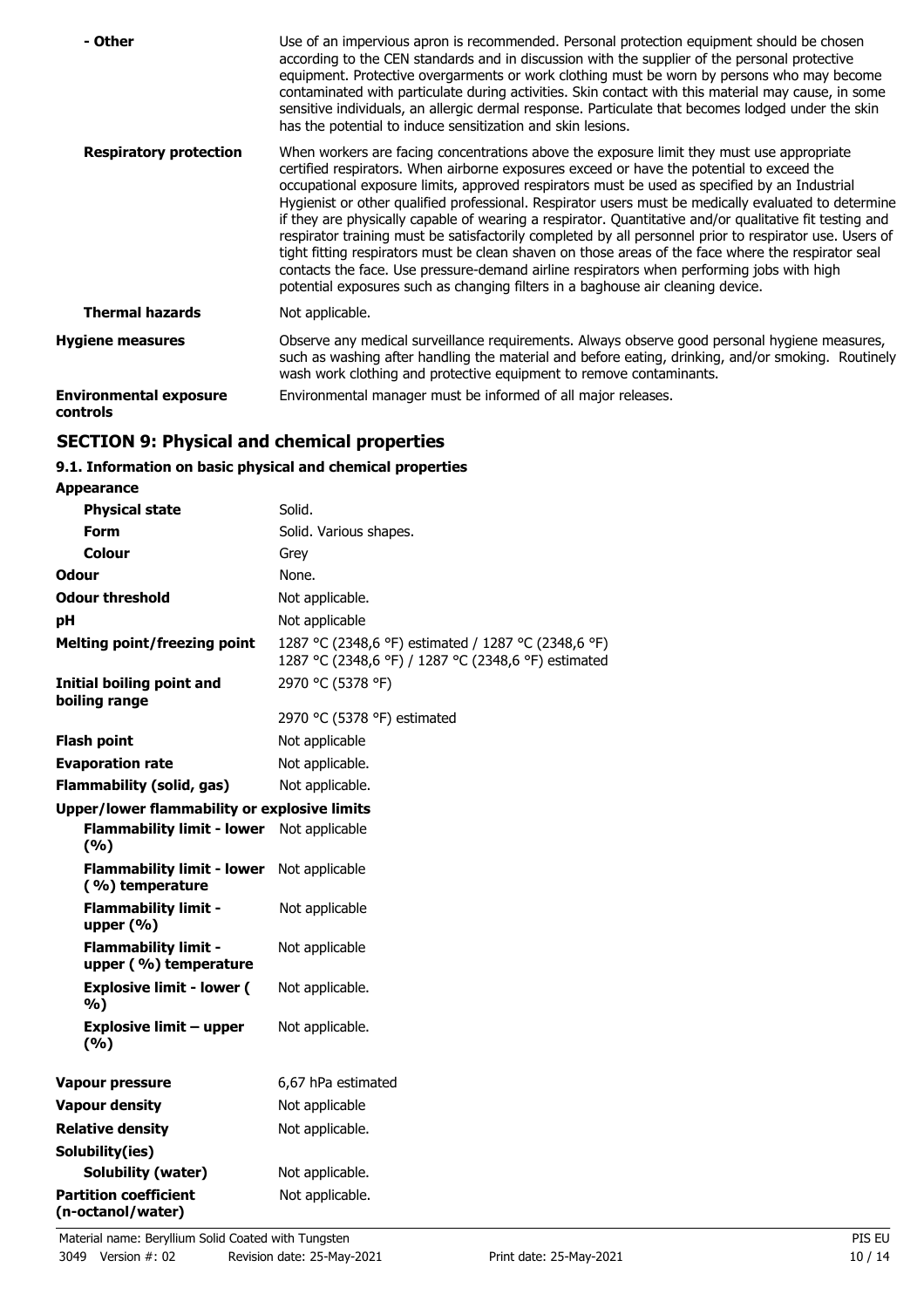| <b>Auto-ignition temperature</b> | Not applicable.        |
|----------------------------------|------------------------|
| <b>Decomposition temperature</b> | Not applicable.        |
| <b>Viscosity</b>                 | Not applicable.        |
| <b>Explosive properties</b>      | Not explosive.         |
| <b>Oxidising properties</b>      | Not oxidising.         |
| 9.2. Other information           |                        |
| <b>Density</b>                   | 1,85 g/cm3 2 estimated |
| <b>Flammability</b>              | Not applicable         |
| Molecular formula                | Be , W                 |
| <b>Molecular weight</b>          | $9,01$ g/mol           |
| <b>Specific gravity</b>          | 1,85 estimated         |

# **SECTION 10: Stability and reactivity**

| 10.1. Reactivity                            | The product is stable and non-reactive under normal conditions of use, storage and transport.                  |
|---------------------------------------------|----------------------------------------------------------------------------------------------------------------|
| 10.2. Chemical stability                    | Material is stable under normal conditions.                                                                    |
| 10.3. Possibility of hazardous<br>reactions | Hazardous polymerisation does not occur.                                                                       |
| 10.4. Conditions to avoid                   | Contact with incompatible materials.                                                                           |
| 10.5. Incompatible materials                | Acids. Caustics. Chlorinated hydrocarbons. Chlorine. Fluorine. Strong acids, alkalies and oxidizing<br>agents. |
| 10.6. Hazardous<br>decomposition products   | No hazardous decomposition products are known.                                                                 |

# **SECTION 11: Toxicological information**

| <b>General information</b>                                 | Occupational exposure to the substance or mixture may cause adverse effects.                                                        |
|------------------------------------------------------------|-------------------------------------------------------------------------------------------------------------------------------------|
| <b>Information on likely routes of exposure</b>            |                                                                                                                                     |
| <b>Inhalation</b>                                          | Prolonged inhalation may be harmful. May cause damage to organs (respiratory system) through<br>prolonged or repeated exposure.     |
| <b>Skin contact</b>                                        | Not likely, due to the form of the product.                                                                                         |
| Eye contact                                                | Not likely, due to the form of the product.                                                                                         |
| <b>Ingestion</b>                                           | Not likely, due to the form of the product.                                                                                         |
| <b>Symptoms</b>                                            | Coughing. Respiratory disorder.                                                                                                     |
| 11.1. Information on toxicological effects                 |                                                                                                                                     |
| <b>Acute toxicity</b>                                      | Based on available data, the classification criteria are not met.                                                                   |
| <b>Skin corrosion/irritation</b>                           | Not likely, due to the form of the product.                                                                                         |
| Serious eye damage/eye<br><b>irritation</b>                | Not likely, due to the form of the product.                                                                                         |
| <b>Respiratory sensitisation</b>                           | May cause damage to organs (respiratory system) through prolonged or repeated exposure.                                             |
| <b>Skin sensitisation</b>                                  | Not a skin sensitiser.                                                                                                              |
| <b>Germ cell mutagenicity</b>                              | Not classified.                                                                                                                     |
| Carcinogenicity                                            | Cancer hazard.                                                                                                                      |
| at work (as amended)<br>Beryllium (CAS 7440-41-7)          | Hungary. 26/2000 EüM Ordinance on protection against and preventing risk relating to exposure to carcinogens                        |
|                                                            | <b>IARC Monographs. Overall Evaluation of Carcinogenicity</b>                                                                       |
| Beryllium (CAS 7440-41-7)<br>amended)                      | 1 Carcinogenic to humans.<br>Slovenia. CMR. Protection of workers from exposure to carcinogen and mutagen agents (ULRS 101/2005, as |
| Beryllium (CAS 7440-41-7)                                  | Carcinogenic, Category 1B.                                                                                                          |
| <b>Reproductive toxicity</b>                               | Due to partial or complete lack of data the classification is not possible.                                                         |
| <b>Specific target organ toxicity</b><br>- single exposure | Not classified.                                                                                                                     |
| Specific target organ toxicity<br>- repeated exposure      | May cause damage to organs (respiratory system) through prolonged or repeated exposure.                                             |
| <b>Aspiration hazard</b>                                   | Not an aspiration hazard.                                                                                                           |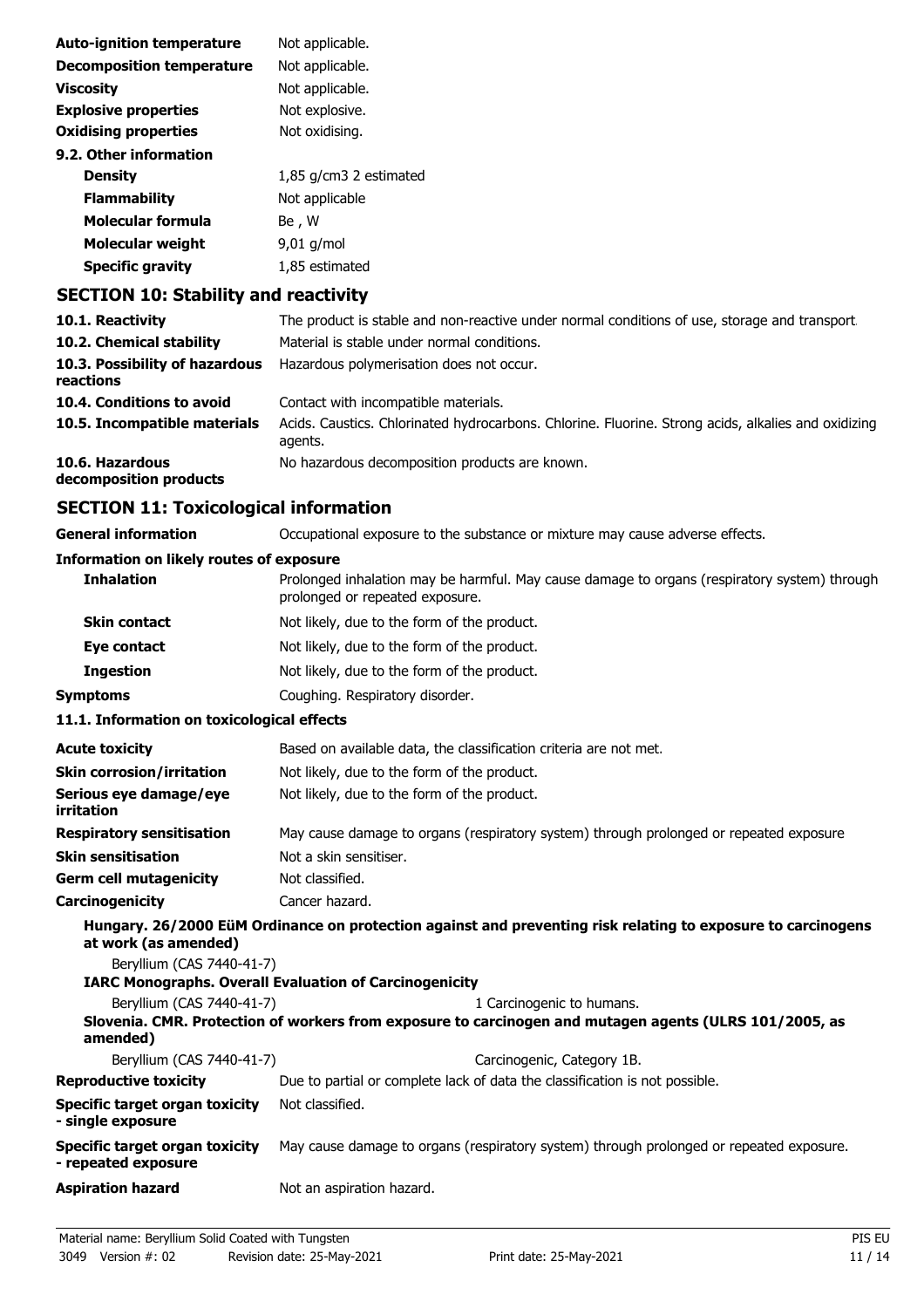| Mixture versus substance<br><i>information</i> | No information available. |
|------------------------------------------------|---------------------------|
| <b>Other information</b>                       | Symptoms may be delayed.  |

## **SECTION 12: Ecological information**

| 12.1. Toxicity                                            | The product is not classified as environmentally hazardous.                                                                                                                                |
|-----------------------------------------------------------|--------------------------------------------------------------------------------------------------------------------------------------------------------------------------------------------|
| 12.2. Persistence and<br>degradability                    | No data is available on the degradability of this product.                                                                                                                                 |
| 12.3. Bioaccumulative<br>potential                        | No data available.                                                                                                                                                                         |
| <b>Partition coefficient</b><br>n-octanol/water (log Kow) | Not available.                                                                                                                                                                             |
| <b>Bioconcentration factor (BCF)</b>                      | Not available.                                                                                                                                                                             |
| 12.4. Mobility in soil                                    | No data available.                                                                                                                                                                         |
| 12.5. Results of PBT and<br><b>vPvB</b> assessment        | Not a PBT or vPvB substance or mixture.                                                                                                                                                    |
| 12.6. Other adverse effects                               | No other adverse environmental effects (e.g. ozone depletion, photochemical ozone creation<br>potential, endocrine disruption, global warming potential) are expected from this component. |
| 12.7. Additional information                              |                                                                                                                                                                                            |
| Estonia Dangerous substances in soil Data                 |                                                                                                                                                                                            |
| Beryllium (CAS 7440-41-7)                                 | Beryllium (Be) 10 mg/kg                                                                                                                                                                    |

## **SECTION 13: Disposal considerations**

#### **13.1. Waste treatment methods**

| <b>Residual waste</b>                  | Dispose of in accordance with local regulations. Empty containers or liners may retain some product<br>residues. This material and its container must be disposed of in a safe manner (see: Disposal<br>instructions).                                                                                                                                                                                                                   |
|----------------------------------------|------------------------------------------------------------------------------------------------------------------------------------------------------------------------------------------------------------------------------------------------------------------------------------------------------------------------------------------------------------------------------------------------------------------------------------------|
| <b>Contaminated packaging</b>          | Empty containers should be taken to an approved waste handling site for recycling or disposal.<br>Since emptied containers may retain product residue, follow label warnings even after container is<br>emptied.                                                                                                                                                                                                                         |
| EU waste code                          | The Waste code should be assigned in discussion between the user, the producer and the waste<br>disposal company. Waste codes should be assigned by the user based on the application for which<br>the product was used.                                                                                                                                                                                                                 |
| <b>Disposal</b><br>methods/information | Collect and reclaim or dispose in sealed containers at licensed waste disposal site. Dispose of<br>contents/container in accordance with local/regional/national/international regulations. Material<br>should be recycled if possible. Disposal recommendations are based on material as supplied.<br>Disposal must be in accordance with current applicable laws and regulations, and material<br>characteristics at time of disposal. |
| <b>Special precautions</b>             | Dispose in accordance with all applicable regulations.                                                                                                                                                                                                                                                                                                                                                                                   |

Beryllium (Be) 2 mg/kg Beryllium (Be) 50 mg/kg

## **SECTION 14: Transport information**

## **ADR**

14.1. - 14.6.: Not regulated as dangerous goods.

## **RID**

14.1. - 14.6.: Not regulated as dangerous goods.

## **ADN**

14.1. - 14.6.: Not regulated as dangerous goods.

## **IATA**

14.1. - 14.6.: Not regulated as dangerous goods.

## **IMDG**

14.1. - 14.6.: Not regulated as dangerous goods.

# **SECTION 15: Regulatory information**

## **15.1. Safety, health and environmental regulations/legislation specific for the substance or mixture EU regulations**

**Regulation (EC) No. 1005/2009 on substances that deplete the ozone layer, Annex I and II, as amended** Not listed.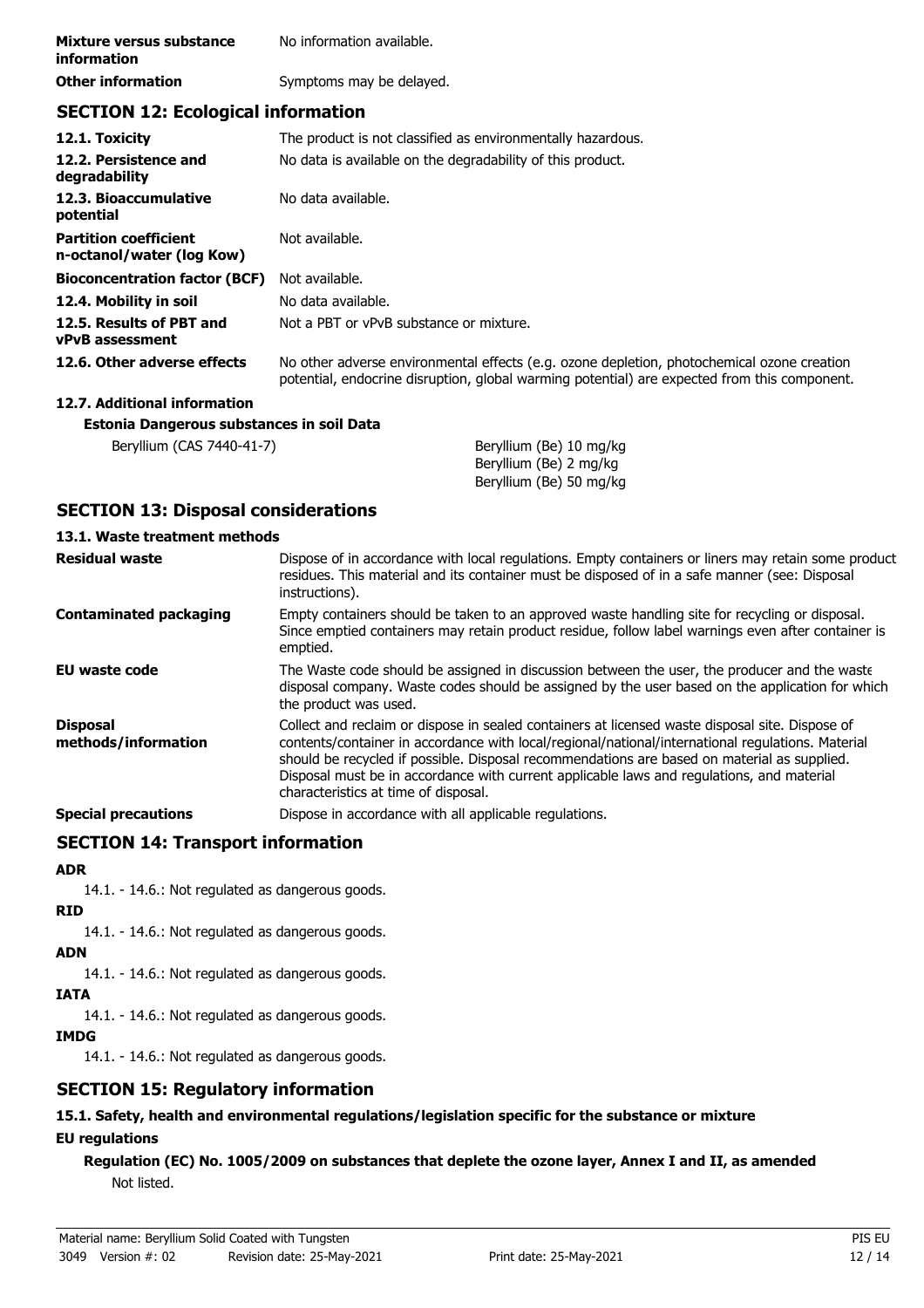**Regulation (EU) 2019/1021 On persistent organic pollutants (recast), as amended**

Not listed.

**Regulation (EU) No. 649/2012 concerning the export and import of dangerous chemicals, Annex I, Part 1 as amended**

Not listed.

**Regulation (EU) No. 649/2012 concerning the export and import of dangerous chemicals, Annex I, Part 2 as amended**

Not listed.

**Regulation (EU) No. 649/2012 concerning the export and import of dangerous chemicals, Annex I, Part 3 as amended**

Not listed.

**Regulation (EU) No. 649/2012 concerning the export and import of dangerous chemicals, Annex V as amended** Not listed.

**Regulation (EC) No. 166/2006 Annex II Pollutant Release and Transfer Registry, as amended** Not listed.

**Regulation (EC) No. 1907/2006, REACH Article 59(10) Candidate List as currently published by ECHA** Not listed.

#### **Authorisations**

**Regulation (EC) No. 1907/2006, REACH Annex XIV Substances subject to authorization, as amended** Not listed.

#### **Restrictions on use**

**Regulation (EC) No. 1907/2006, REACH Annex XVII Substances subject to restriction on marketing and use as amended**

Beryllium (CAS 7440-41-7)

#### **Directive 2004/37/EC: on the protection of workers from the risks related to exposure to carcinogens and mutagens at work, as amended.**

Beryllium (CAS 7440-41-7)

#### **Other EU regulations**

#### **Directive 2012/18/EU on major accident hazards involving dangerous substances, as amended**

Beryllium (CAS 7440-41-7)

| <b>Other regulations</b>            | The product is classified and labelled in accordance with Regulation (EC) 1272/2008 (CLP                                                                                                                                                                                                                                                                  |
|-------------------------------------|-----------------------------------------------------------------------------------------------------------------------------------------------------------------------------------------------------------------------------------------------------------------------------------------------------------------------------------------------------------|
|                                     | Regulation) as amended.                                                                                                                                                                                                                                                                                                                                   |
| <b>National regulations</b>         | Young people under 18 years old are not allowed to work with this product according to EU<br>Directive 94/33/EC on the protection of young people at work. According to Directive 92/85/EEC as<br>amended, pregnant women should not work with the product, if there is the least risk of exposure.                                                       |
|                                     | Young people under 18 years old are not allowed to work with this product according to EU<br>Directive 94/33/EC on the protection of young people at work, as amended. Follow national<br>regulation on the protection of workers from the risks of exposure to carcinogens and mutagens at<br>work, in accordance with Directive 2004/37/EC, as amended. |
| 15.2. Chemical safety<br>assessment | Chemical Safety Assessment has been carried out.                                                                                                                                                                                                                                                                                                          |

#### **SECTION 16: Other information**

| <b>List of abbreviations</b>                                                           | Not available.                                                                                                                             |
|----------------------------------------------------------------------------------------|--------------------------------------------------------------------------------------------------------------------------------------------|
| <b>References</b>                                                                      | Not available.                                                                                                                             |
| <b>Information on evaluation</b><br>method leading to the<br>classification of mixture | The classification for health and environmental hazards is derived by a combination of calculatior<br>methods and test data, if available. |
| <b>Training information</b>                                                            | Not available.                                                                                                                             |
| <b>Further information</b>                                                             | <b>Transportation Emergency</b><br>Call Chemtrec at:<br>International: 703.741.5970<br>Spain: 900.868.538<br>Switzerland: 0800.564.402     |